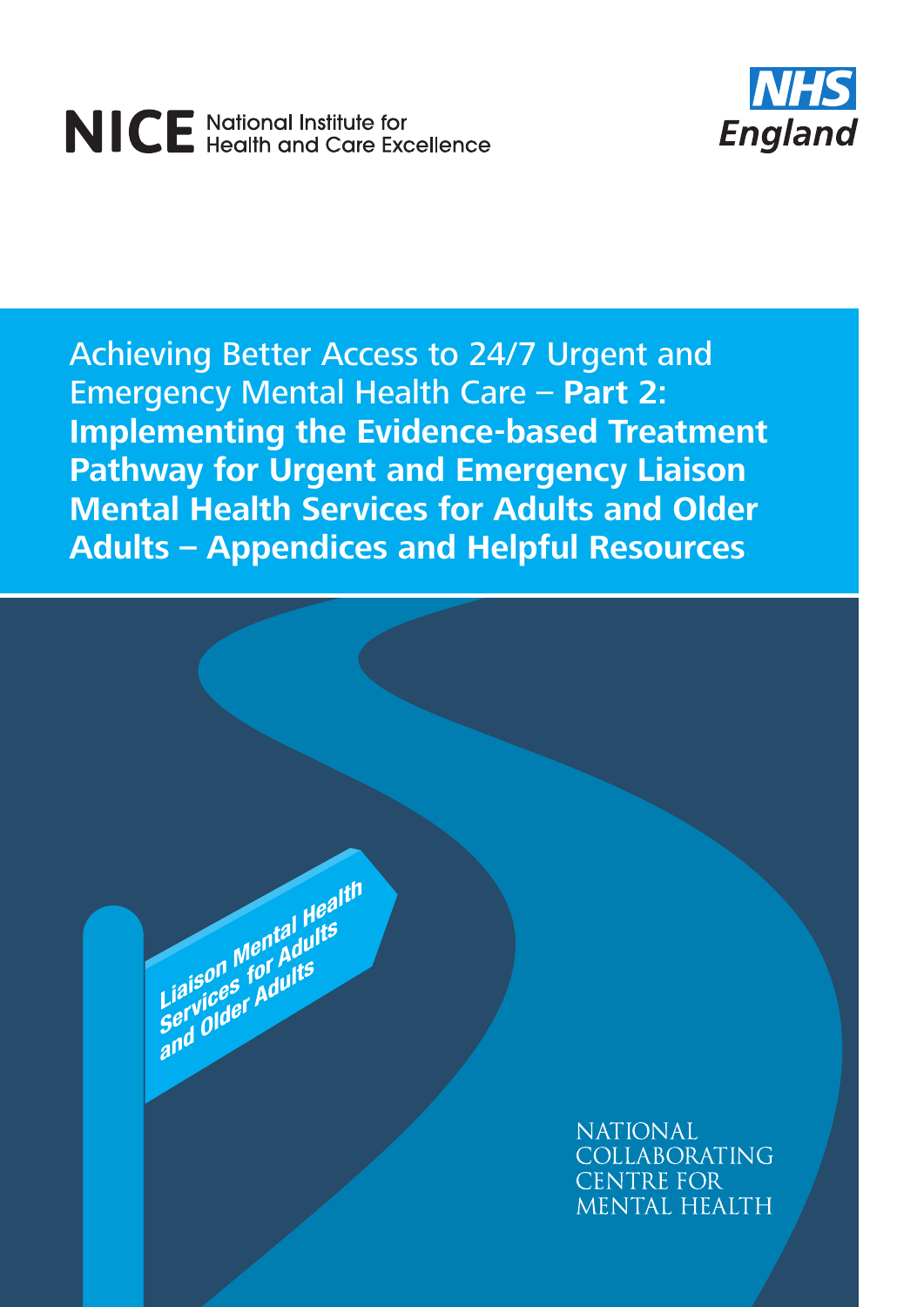**Achieving Better Access to 24/7 Urgent and Emergency Mental Health Care – Part 2: Implementing the Evidence-based Treatment Pathway for Urgent and Emergency Liaison Mental Health Services for Adults and Older Adults – Appendices and Helpful Resources**

Version number: 1

First published: November 2016

Prepared by: NHS England, the National Collaborating Centre for Mental Health and the National Institute for Health and Care Excellence

Classification: OFFICIAL

NHS England Publications Gateway Reference 05957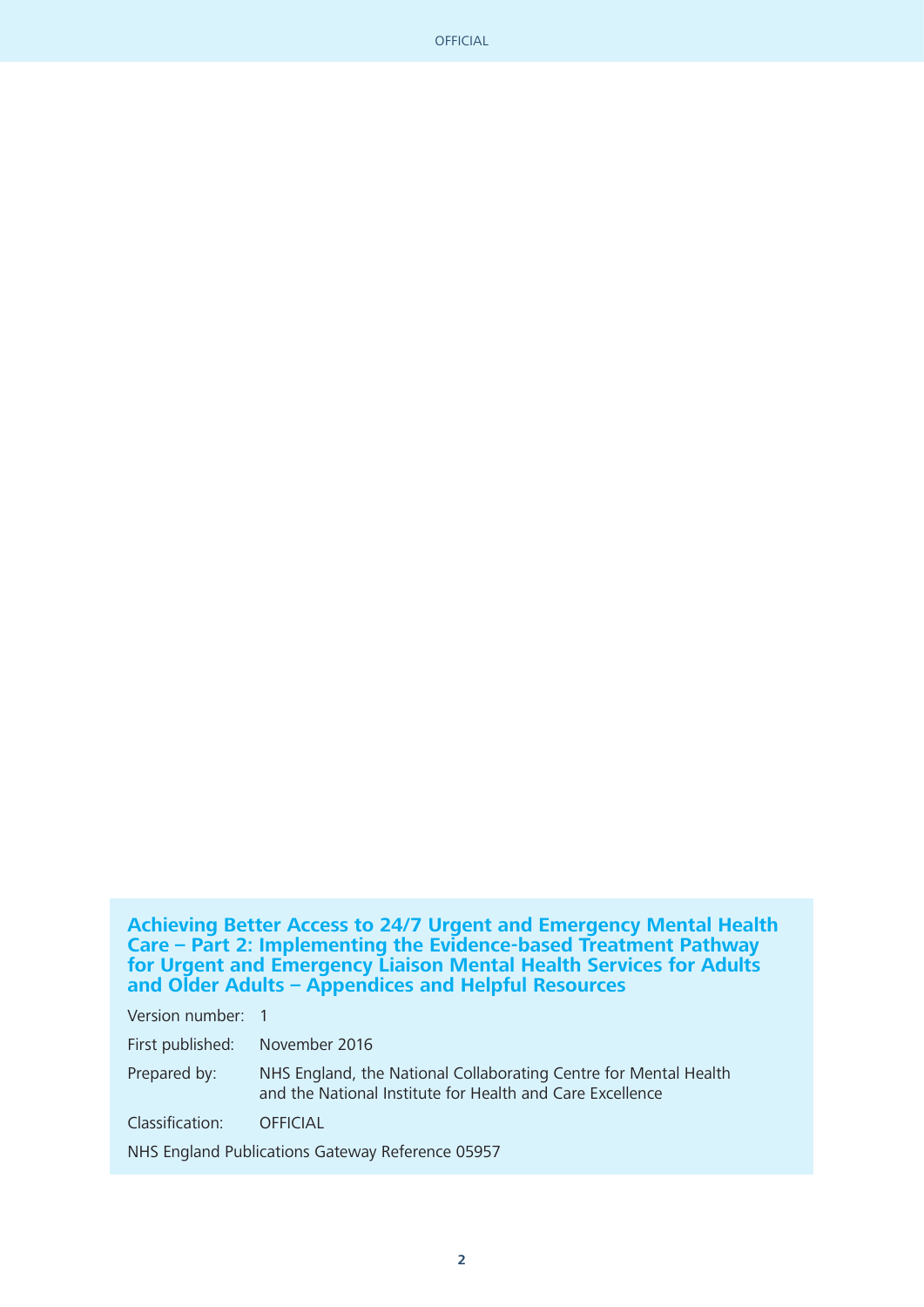## **Contents**

|   | <b>Appendices</b> |                                                                                                                              | 4              |
|---|-------------------|------------------------------------------------------------------------------------------------------------------------------|----------------|
|   |                   | Appendix A: Relevant NICE guidance and outcome measurement                                                                   | $\overline{4}$ |
|   |                   | Appendix B: The full pathway                                                                                                 | 9              |
|   |                   | B.1 Pathway for no physical health concerns                                                                                  | 10             |
|   |                   | B.2 Pathway for self-harm and physical illness/trauma (low physical risk)                                                    | 11             |
|   |                   | B.3 Pathway for self-harm and physical illness/trauma (high physical risk)                                                   | 12             |
|   |                   | B.4 Pathway for when the person is too intoxicated for a mental health assessment                                            | 13             |
|   |                   | B.5 Urgent and emergency mental health care plan creation sub-process                                                        | 14             |
|   |                   | B.6 Arranging appropriate discharge location sub-process                                                                     | 15             |
|   |                   | B.7 Arranging transport sub-process                                                                                          | 16             |
|   |                   | B.8 Arranging appropriate service support sub-process                                                                        | 17             |
|   |                   | B.9 Urgent care pathway when a person is on a physical health ward and a<br>non-emergency mental health problem is suspected | 18             |
|   |                   | B.10 Urgent mental health care outcomes process                                                                              | 19             |
|   |                   | Appendix C: Expert Reference Group members                                                                                   | 20             |
|   |                   | <b>Helpful resources</b>                                                                                                     | 23             |
|   |                   | <b>Purpose of this resource pack</b>                                                                                         | 23             |
|   | 1.1               | Positive practice examples and models                                                                                        | 23             |
|   | 1.2               | Helpful web-based resources                                                                                                  | 23             |
| 2 |                   | <b>Positive practice examples and models</b>                                                                                 | 24             |
|   | 2.1               | North West London Optimal Model                                                                                              | 24             |
|   | 2.2               | Nottingham                                                                                                                   | 26             |
|   | 2.3               | Oxford                                                                                                                       | 27             |
|   | 2.4               | Leeds                                                                                                                        | 28             |
|   | 2.5               | Sunderland                                                                                                                   | 30             |
|   | 2.6               | Rapid Assessment Interface Discharge (RAID)                                                                                  | 30             |
| 3 |                   | <b>Helpful web-based resources</b>                                                                                           | 32             |
|   | 3.1               | National guidance                                                                                                            | 32             |
|   | 3.2               | NICE quidance                                                                                                                | 32             |
|   | 3.3               | Tools to support analysis of local demand                                                                                    | 33             |
|   | 3.4               | Urgent and emergency mental health resources                                                                                 | 33             |
|   | 3.5               | Useful resources to support quality improvement                                                                              | 33             |
|   | 3.6               | Other useful resources                                                                                                       | 33             |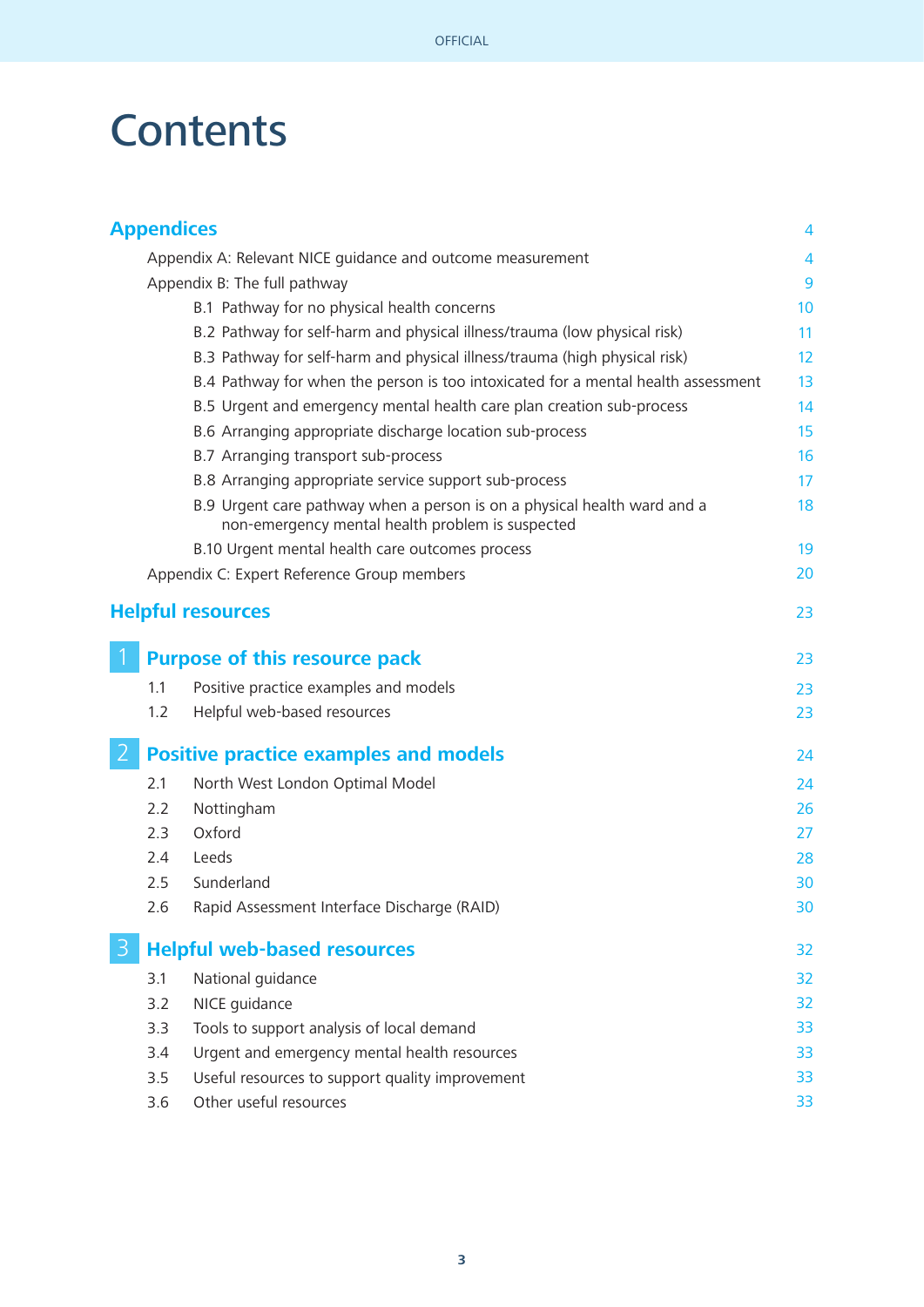## Appendices

#### **Appendix A – Relevant NICE guidance and outcome measurement**

#### **Table 1: NICE quality standards**

| <b>Quality statement</b>                                                                                                                                          | <b>Type of</b><br>measurement/<br>how the standard<br>will be used                                                     | <b>Method for measuring the outcome</b>                                                                                                                                                                                                                                                              |  |  |
|-------------------------------------------------------------------------------------------------------------------------------------------------------------------|------------------------------------------------------------------------------------------------------------------------|------------------------------------------------------------------------------------------------------------------------------------------------------------------------------------------------------------------------------------------------------------------------------------------------------|--|--|
|                                                                                                                                                                   | Service User Experience in Adult Mental Health Services (NICE quality standard 14)                                     |                                                                                                                                                                                                                                                                                                      |  |  |
| 1. People using mental<br>health services, and their<br>families and carers, feel<br>optimistic that care will be<br>effective.                                   | <b>PREM</b> (see Section<br>4.5.2 of the<br>implementation<br>quidance)                                                | Services should obtain evidence from experience<br>surveys and feedback from service users and<br>their families/carers. Evidence should show that<br>people felt the liaison mental health service<br>provided care that was effective.                                                             |  |  |
| 2. People using mental<br>health services, and their<br>families and carers, feel<br>they are treated with<br>empathy, dignity and<br>respect.                    | PREM (see Section<br>4.5.2 of the<br>implementation<br>quidance)                                                       | Services should obtain evidence from experience<br>surveys and feedback from service users and<br>their families/carers. Evidence should show that<br>people felt the liaison mental health service<br>treated them with empathy, dignity and respect.                                               |  |  |
| 3. People using mental<br>health services are actively<br>involved in shared decision-<br>making and supported in<br>self-management.                             | PREM (see Section<br>4.5.2 of the<br>implementation<br>quidance)                                                       | Services should obtain evidence from experience<br>surveys and feedback from service users and<br>their families/carers. Evidence should show<br>that people felt the liaison mental health<br>service actively involved them in shared<br>decision-making and supported them in self-<br>management |  |  |
| 5. People using mental<br>health services feel<br>confident that the views of<br>service users are used to<br>monitor and improve the<br>performance of services. | PREM (see Section<br>4.5.2 of the<br>implementation<br>quidance)/quality<br>assessment and<br>improvement<br>programme | Services should obtain evidence from experience<br>surveys and feedback from service users and<br>their families/carers. Evidence should show that<br>people felt confident that the liaison mental<br>health service used their views to monitor and<br>improve services.                           |  |  |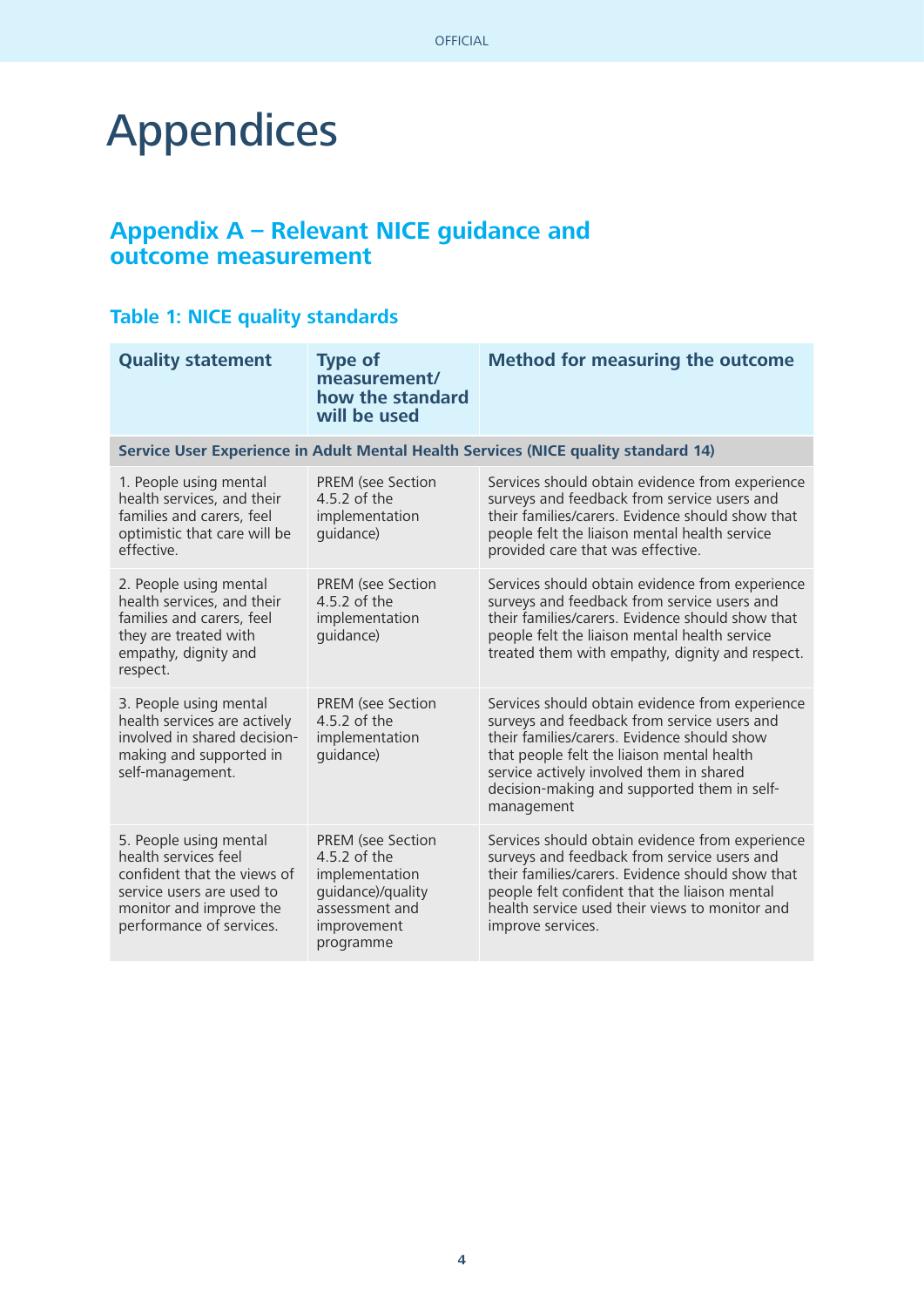| <b>Quality statement</b>                                                                                                                                                                      | <b>Type of</b><br>measurement/<br>how the standard<br>will be used                                                            | <b>Method for measuring the outcome</b>                                                                                                                                                                                                                                                                                                                                                                                            |  |
|-----------------------------------------------------------------------------------------------------------------------------------------------------------------------------------------------|-------------------------------------------------------------------------------------------------------------------------------|------------------------------------------------------------------------------------------------------------------------------------------------------------------------------------------------------------------------------------------------------------------------------------------------------------------------------------------------------------------------------------------------------------------------------------|--|
| 6. People can access<br>mental health services<br>when they need them.                                                                                                                        | PREM (see Section<br>4.5.2 of the<br>implementation<br>guidance)                                                              | Services should obtain evidence from experience<br>surveys and feedback from service users and<br>their families/carers. Evidence should show that<br>the liaison mental health service:                                                                                                                                                                                                                                           |  |
|                                                                                                                                                                                               |                                                                                                                               | • responded to the person within one hour of<br>referral to the service<br>• where relevant, organised a Mental Health<br>Act assessment and it started within four<br>hours of arrival in an ED or referral to the<br>service from a ward                                                                                                                                                                                         |  |
|                                                                                                                                                                                               |                                                                                                                               | • put in place an urgent and emergency mental<br>health care plan within four hours of arrival in<br>an ED or referral to the service from a ward<br>arranged ongoing care in line with the<br>recommendations of this guide within four<br>hours of arrival in an ED or referral to the<br>service from a ward (or 24 hours if it is an<br>urgent referral).                                                                      |  |
| 7. People using mental<br>health services understand<br>the assessment process,<br>their diagnosis and<br>treatment options, and<br>receive emotional support<br>for any sensitive issues.    | <b>PREM</b> (see Section<br>4.5.2 of the<br>implementation<br>guidance)                                                       | Services should obtain evidence from experience<br>surveys and feedback from service users and<br>their families/carers. Evidence should show that<br>the liaison mental health service:<br>• explained the assessment process (and it was<br>understood by the person) and the options<br>for next steps for care and support<br>provided emotional support for any sensitive<br>issues.                                          |  |
| 8. People using mental<br>health services jointly<br>develop a care plan with<br>mental health and social<br>care professionals, and<br>are given a copy with an<br>agreed date to review it. | <b>PREM</b> (see Section<br>4.5.2 of the<br>implementation<br>quidance)                                                       | Services should obtain evidence from experience<br>surveys and feedback from service users and<br>their families/carers. Evidence should show<br>that the liaison mental health service worked<br>jointly with the person to develop an urgent and<br>emergency mental health care plan, that they<br>gave the person a copy, and before leaving the<br>service, they had agreed a date with the person<br>for reviewing the plan. |  |
| 9. People using mental<br>health services who may be<br>at risk of a crisis are offered<br>a crisis plan.                                                                                     | <b>PREM</b> (see Section<br>4.5.2 of the<br>implementation<br>guidance)/quality<br>assessment and<br>improvement<br>programme | Services should obtain evidence from surveys<br>and feedback from service users and their<br>families/carers. Evidence should show that<br>the liaison mental health service provided the<br>person with a written plan detailing actions for<br>the person and their family/carer (if appropriate)<br>on how to manage future crises.                                                                                             |  |
| 10. People accessing<br>crisis support have a<br>comprehensive assessment,<br>undertaken by a<br>professional competent in<br>crisis working.                                                 | PREM (see Section<br>4.5.2 of the<br>implementation<br>guidance)/quality<br>assessment and<br>improvement<br>programme        | Services should obtain evidence from experience<br>surveys and feedback from service users and<br>their families/carers. Evidence should show<br>that the liaison mental health service asked the<br>person being assessed about their relationships,<br>their social and living circumstances and level<br>of functioning, as well as their symptoms,<br>behaviour, diagnosis and current treatment.                              |  |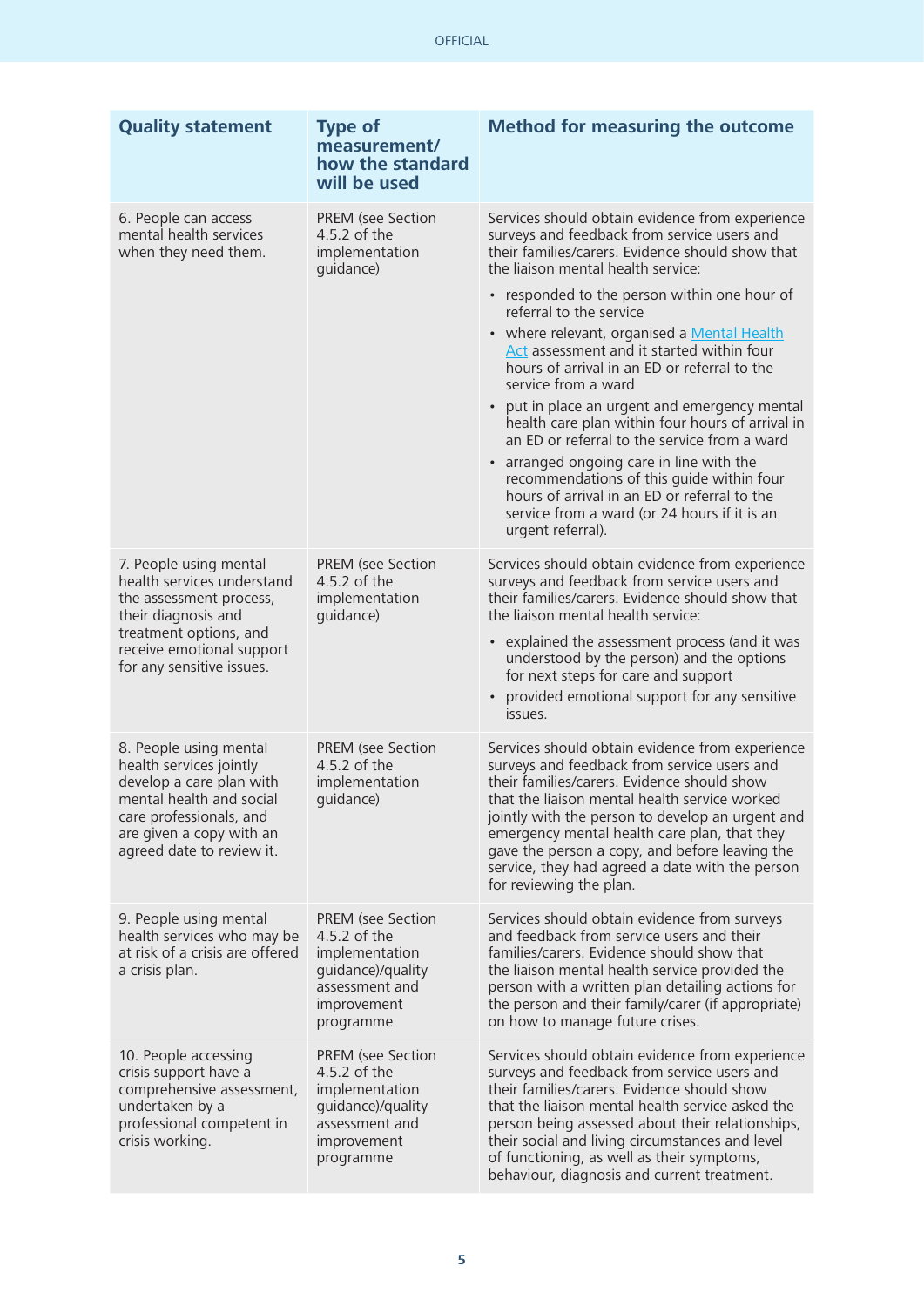| <b>Quality statement</b>                                                                                                                                                                          | <b>Type of</b><br>measurement/<br>how the standard<br>will be used                                                             | <b>Method for measuring the outcome</b>                                                                                                                                                                                                                                                                                                                                                                                                                                                                                                    |  |
|---------------------------------------------------------------------------------------------------------------------------------------------------------------------------------------------------|--------------------------------------------------------------------------------------------------------------------------------|--------------------------------------------------------------------------------------------------------------------------------------------------------------------------------------------------------------------------------------------------------------------------------------------------------------------------------------------------------------------------------------------------------------------------------------------------------------------------------------------------------------------------------------------|--|
| 15. People using mental<br>health services feel<br>less stigmatised in the<br>community and NHS,<br>including in mental health<br>services.                                                       | <b>PREM</b> (see Section<br>4.5.2 of the<br>implementation<br>guidance)                                                        | Services should obtain evidence from experience<br>surveys and feedback from service users and<br>their families/carers. Evidence should show that<br>the liaison mental health service made efforts to<br>reduce feelings of stigmatisation during the care<br>of the person.                                                                                                                                                                                                                                                             |  |
|                                                                                                                                                                                                   |                                                                                                                                | Alcohol-use Disorders: Diagnosis and Management (NICE quality standard 11)                                                                                                                                                                                                                                                                                                                                                                                                                                                                 |  |
| 1. Health and social care<br>staff receive alcohol<br>awareness training that<br>promotes respectful, non-<br>judgmental care of people<br>who misuse alcohol.                                    | Quality assessment<br>and improvement<br>programme                                                                             | Services should obtain evidence from surveys<br>and feedback from service users and their<br>families/carers. Evidence should show that the<br>liaison mental health service provided drug and<br>alcohol misuse training for all its staff, which<br>included how to support people in a respectful<br>and non-judgmental manner.                                                                                                                                                                                                         |  |
| 2. Health and social care<br>staff opportunistically<br>carry out brief screening<br>and brief interventions for<br>hazardous and harmful<br>drinking as an integral part<br>of practice.         | Quality assessment<br>and improvement<br>programme                                                                             | Services should obtain evidence from experience<br>surveys and feedback from service users and<br>their families/carers. Evidence should show<br>that the liaison mental health service inquired<br>about the person's current drinking habits and<br>if appropriate provided information highlighting<br>the dangers of harmful drinking.                                                                                                                                                                                                 |  |
| Personality Disorders: Borderline and Antisocial (NICE quality standard 88)                                                                                                                       |                                                                                                                                |                                                                                                                                                                                                                                                                                                                                                                                                                                                                                                                                            |  |
| 7. Mental health<br>professionals supporting<br>people with borderline<br>or antisocial personality<br>disorder have an agreed<br>level and frequency of<br>supervision.                          | Quality assessment<br>and improvement<br>programme                                                                             | Services should obtain evidence from experience<br>surveys and feedback from clinicians. Services<br>should also monitor staff retention data and<br>reasons for leaving given during departure<br>interviews. Evidence should show:<br>• that the liaison mental health service<br>adequately retains staff who provide care<br>and support for people with borderline or<br>antisocial personality disorder<br>• job satisfaction among mental health<br>professionals and satisfaction that they are<br>receiving adequate supervision. |  |
| <b>Self-harm (NICE quality standard 34)</b>                                                                                                                                                       |                                                                                                                                |                                                                                                                                                                                                                                                                                                                                                                                                                                                                                                                                            |  |
| 1. People who have self-<br>harmed are cared for with<br>compassion and the same<br>respect and dignity as any<br>service user.                                                                   | <b>PREM</b> (see Section<br>4.5.2 of the<br>implementation<br>guidance)                                                        | Services should obtain evidence from<br>experience surveys and feedback from service<br>users. Evidence should show that people who<br>have self-harmed feel they were treated with<br>compassion and the same level of respect and<br>dignity as any service user.                                                                                                                                                                                                                                                                        |  |
| 2. People who have self-<br>harmed have an initial<br>assessment of physical<br>health, mental state,<br>safeguarding concerns,<br>social circumstances<br>and risks of repetition or<br>suicide. | <b>PREM</b> (see Section<br>4.5.2 of the<br>implementation<br>guidance)/ quality<br>assessment and<br>improvement<br>programme | Services should obtain evidence from<br>experience surveys and feedback from service<br>users. Evidence should show that the liaison<br>mental health team offered the person a full<br>biopsychosocial assessment after an episode of<br>self-harm.                                                                                                                                                                                                                                                                                       |  |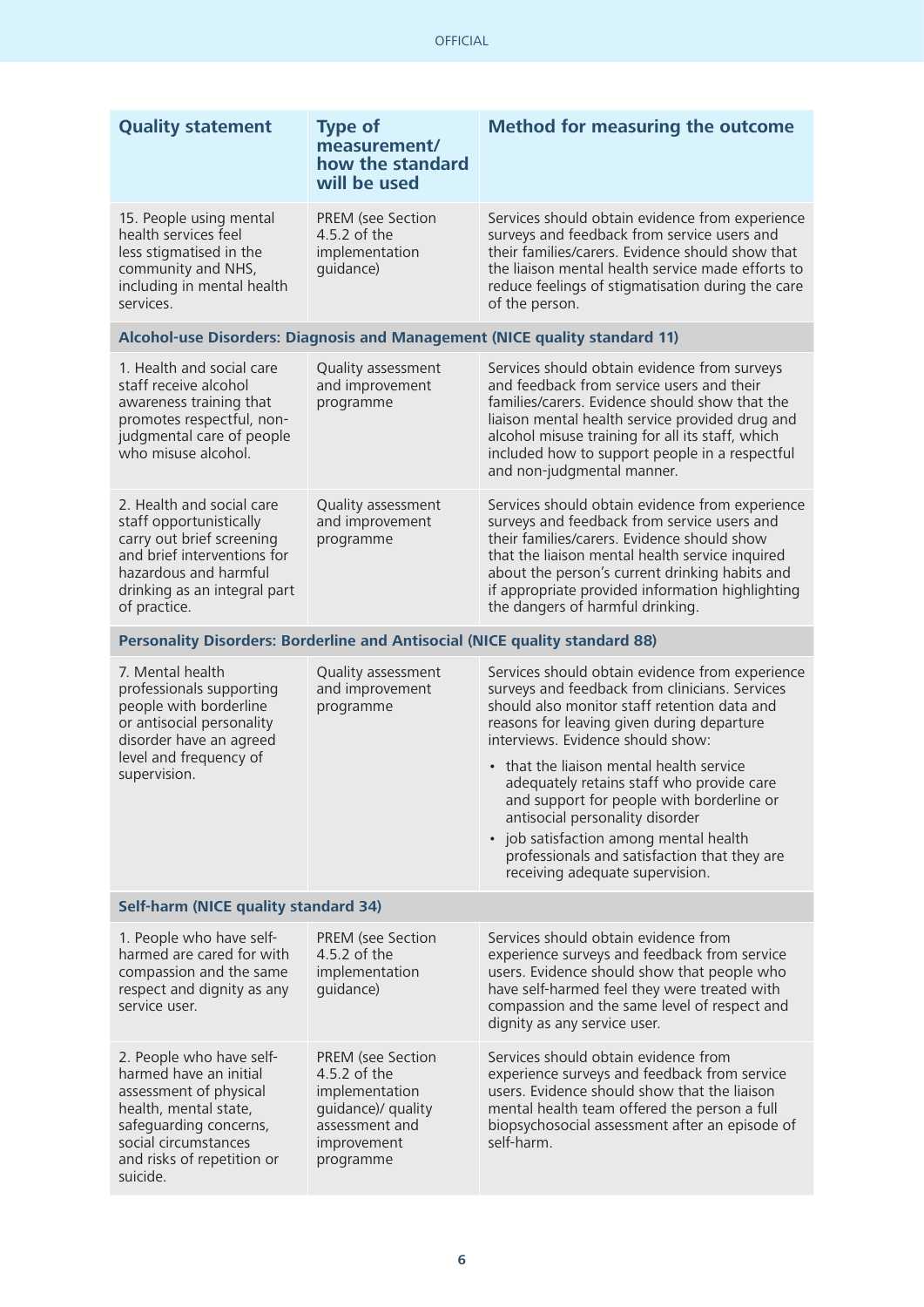| <b>Quality statement</b>                                                                                                                                                                                                                                                              | <b>Type of</b><br>measurement/<br>how the standard<br>will be used | <b>Method for measuring the outcome</b>                                                                                                                                                                                                                                                                                                                                                                |  |
|---------------------------------------------------------------------------------------------------------------------------------------------------------------------------------------------------------------------------------------------------------------------------------------|--------------------------------------------------------------------|--------------------------------------------------------------------------------------------------------------------------------------------------------------------------------------------------------------------------------------------------------------------------------------------------------------------------------------------------------------------------------------------------------|--|
| Dementia: Support in Health and Social Care (NICE quality standard 1)                                                                                                                                                                                                                 |                                                                    |                                                                                                                                                                                                                                                                                                                                                                                                        |  |
| 8. People with suspected<br>or known dementia using<br>acute and general hospital<br>inpatient services or<br>emergency departments<br>have access to a liaison<br>service that specialises<br>in the diagnosis and<br>management of dementia<br>and older people's mental<br>health. | Quality assessment<br>and improvement<br>programme                 | Evidence should show that:<br>• the liaison mental health service offered care<br>specialising in dementia and older people's<br>mental health or referred the person to a<br>specialist team<br>people with suspected or known dementia<br>received an assessment (where clinically<br>appropriate) by the liaison mental health<br>team specialising in dementia or older<br>people's mental health. |  |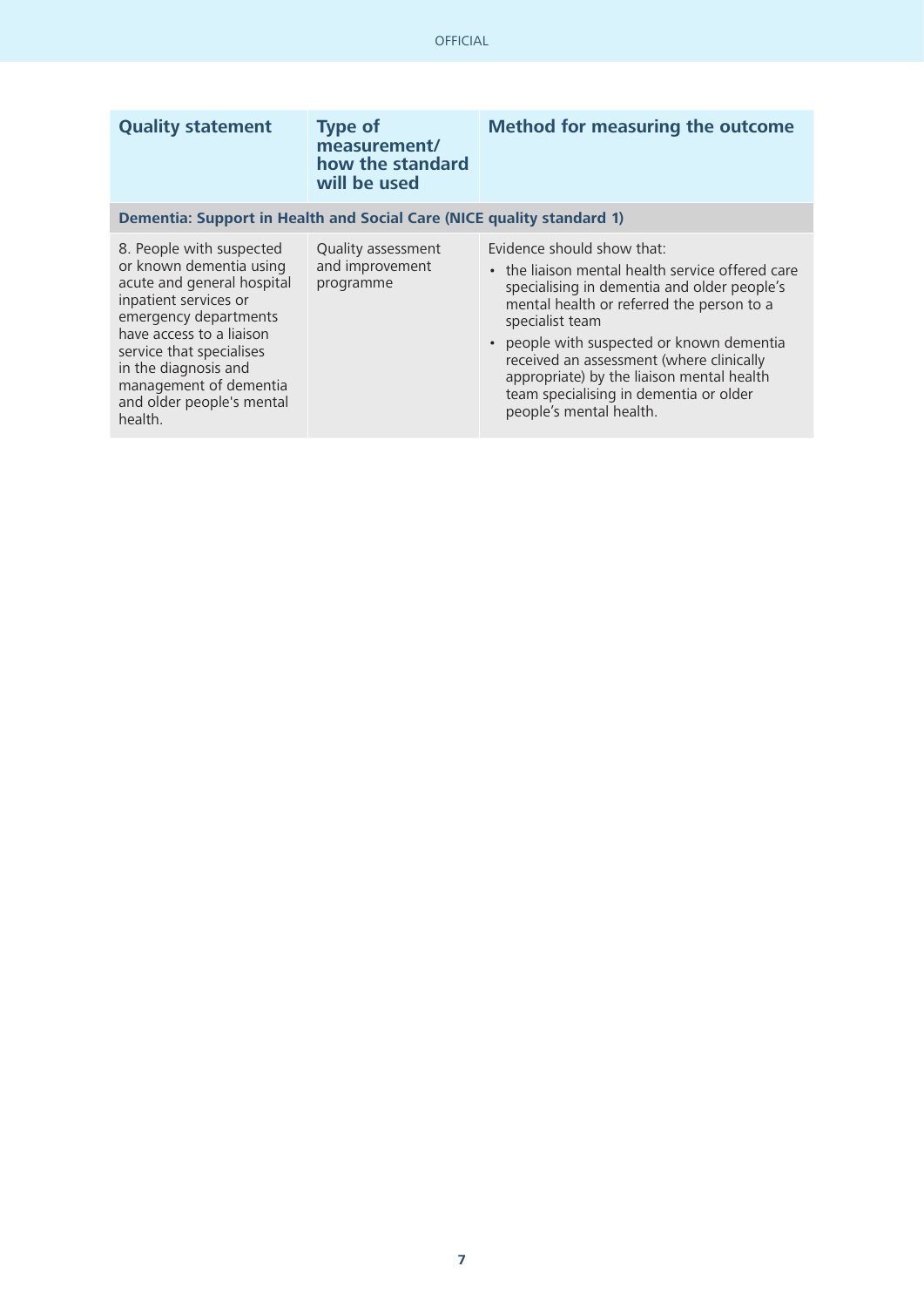| <b>Table 2: NICE guidelines</b> |  |
|---------------------------------|--|
|---------------------------------|--|

| <b>Recommendations</b>                                                                                                                                                                                                                                                                                                                                                | <b>Type of</b><br>measurement<br>how the standard<br>will be used                                                             | <b>Method for measuring the outcome</b>                                                                                                                                                                                                                                                                                                                |  |
|-----------------------------------------------------------------------------------------------------------------------------------------------------------------------------------------------------------------------------------------------------------------------------------------------------------------------------------------------------------------------|-------------------------------------------------------------------------------------------------------------------------------|--------------------------------------------------------------------------------------------------------------------------------------------------------------------------------------------------------------------------------------------------------------------------------------------------------------------------------------------------------|--|
| Service User Experience in Adult Mental Health (NICE clinical guideline 136)                                                                                                                                                                                                                                                                                          |                                                                                                                               |                                                                                                                                                                                                                                                                                                                                                        |  |
| 1.5.6. Health and social<br>care providers should<br>provide local 24-hour<br>helplines, staffed by<br>mental health and social<br>care professionals, and<br>ensure that all GPs in the<br>area know the telephone<br>number.                                                                                                                                        | Quality assessment<br>and improvement<br>programme                                                                            | Services should obtain evidence from experience<br>surveys and feedback from service users and<br>their families/carers.<br>Evidence should show that the liaison mental<br>health service gave people the telephone<br>number and made them aware that mental<br>health and social care support could be<br>accessed.                                 |  |
| 1.5.10. Consider the<br>support and care needs of<br>families or carers of service<br>users in crisis. Where needs<br>are identified, ensure that<br>they are met when it is safe<br>and practicable to do so.                                                                                                                                                        | <b>PREM</b> (see Section<br>4.5.2 of the<br>implementation<br>guidance)/quality<br>assessment and<br>improvement<br>programme | Services should obtain evidence from experience<br>surveys and feedback from families/carers.<br>Evidence should show that the liaison mental<br>health service notified families/carers in writing<br>of the support available to them. It should<br>also show that families/carers felt the service<br>provided adequate support in a timely manner. |  |
| 1.5.11. Health and social<br>care providers should<br>support direct self-referral<br>to mental health services as<br>an alternative to accessing<br>urgent assessment via the<br>emergency department.                                                                                                                                                               | Quality assessment<br>and improvement<br>programme                                                                            | Services should obtain evidence from experience<br>surveys and feedback from service users and<br>their families/carers. Evidence should show that<br>other mental health services enable self-referral.                                                                                                                                               |  |
| <b>Violence and Aggression (NICE guideline 10)</b>                                                                                                                                                                                                                                                                                                                    |                                                                                                                               |                                                                                                                                                                                                                                                                                                                                                        |  |
| 1.5.1. Healthcare<br>provider organisations<br>and commissioners<br>should ensure that every<br>emergency department<br>has routine and urgent<br>access to a multidisciplinary<br>liaison team that includes<br>consultant psychiatrists<br>and registered psychiatric<br>nurses who are able to<br>work with children, young<br>people, adults and older<br>adults. | Quality assessment<br>and improvement<br>programme                                                                            | Evidence should show:<br>• record keeping of staffing levels, disciplines<br>and specialities<br>• when particular disciplines have not been<br>accessible and the reasons for this.                                                                                                                                                                   |  |
| 1.5.2. Healthcare provider<br>organisations should<br>ensure that a full mental<br>health assessment is<br>available within 1 hour of<br>alert from the emergency<br>department at all times.                                                                                                                                                                         | Quality assessment<br>and improvement<br>programme                                                                            | Evidence should show that the liaison mental<br>health team responded within one hour.                                                                                                                                                                                                                                                                 |  |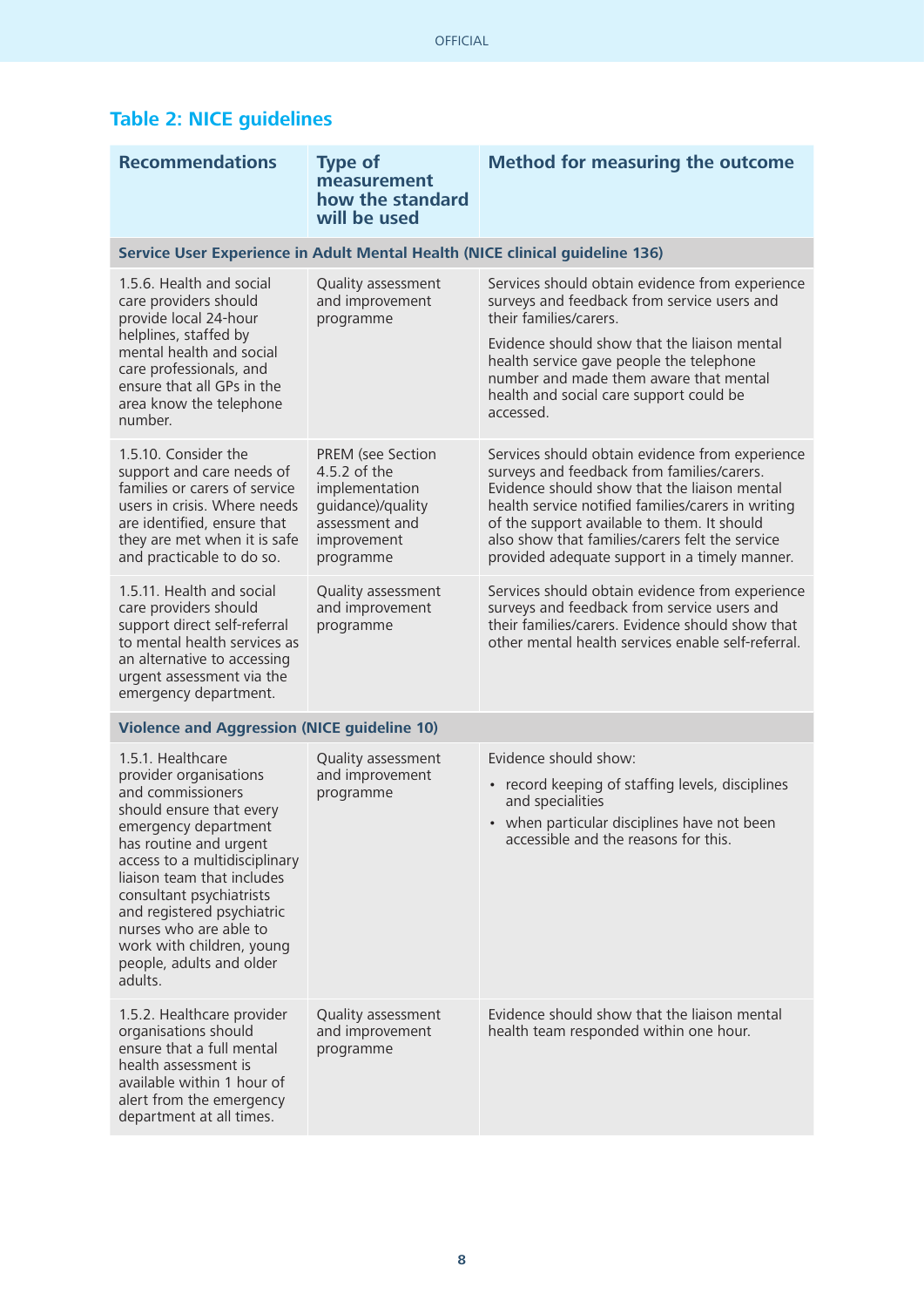### **Appendix B – The full pathway**

This section contains the full pathway for urgent and emergency liaison mental health services to respond to a mental health crisis. At certain points in the pathway, data should be collected.1 The latest points for data collection are numbered in the flow charts.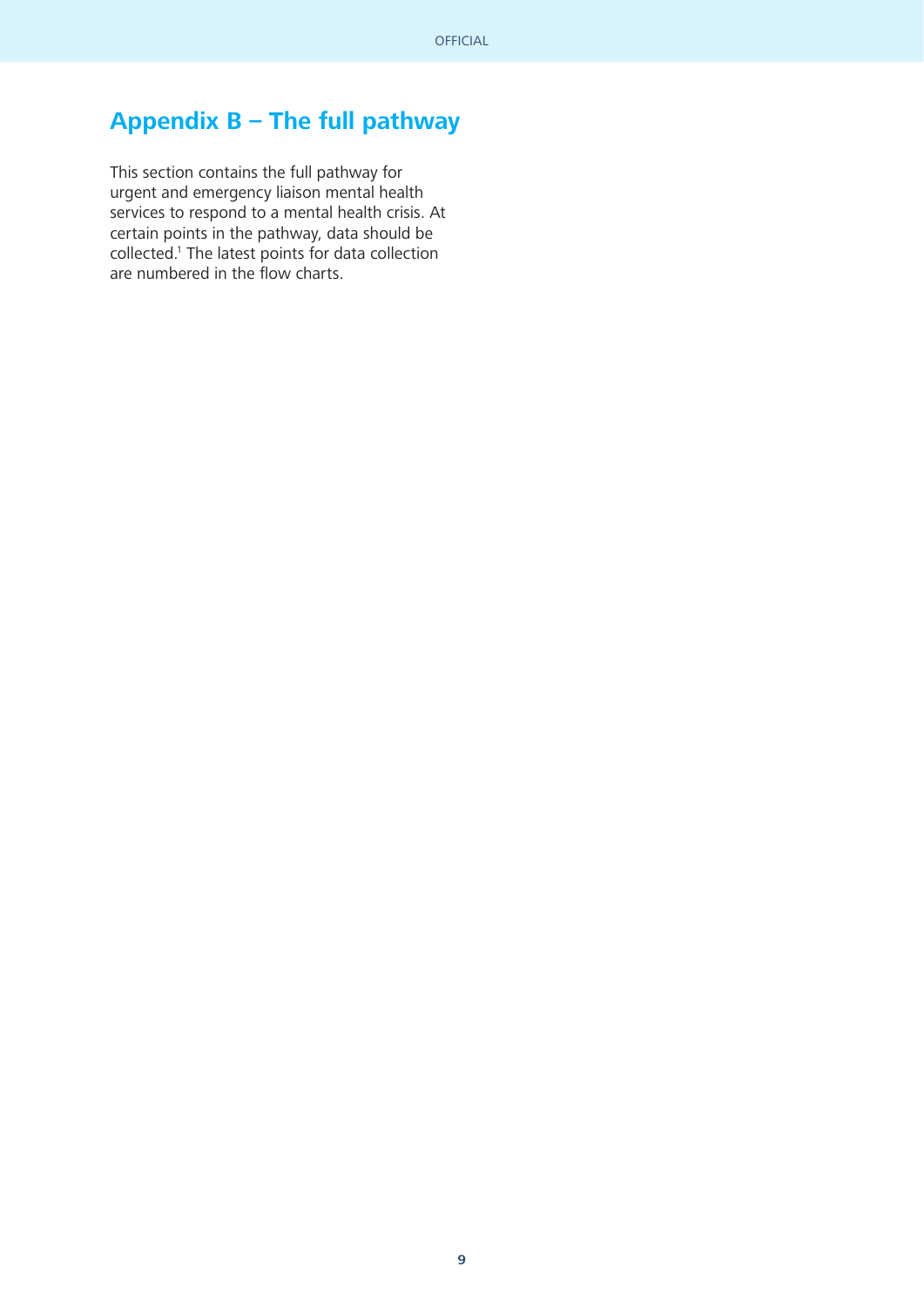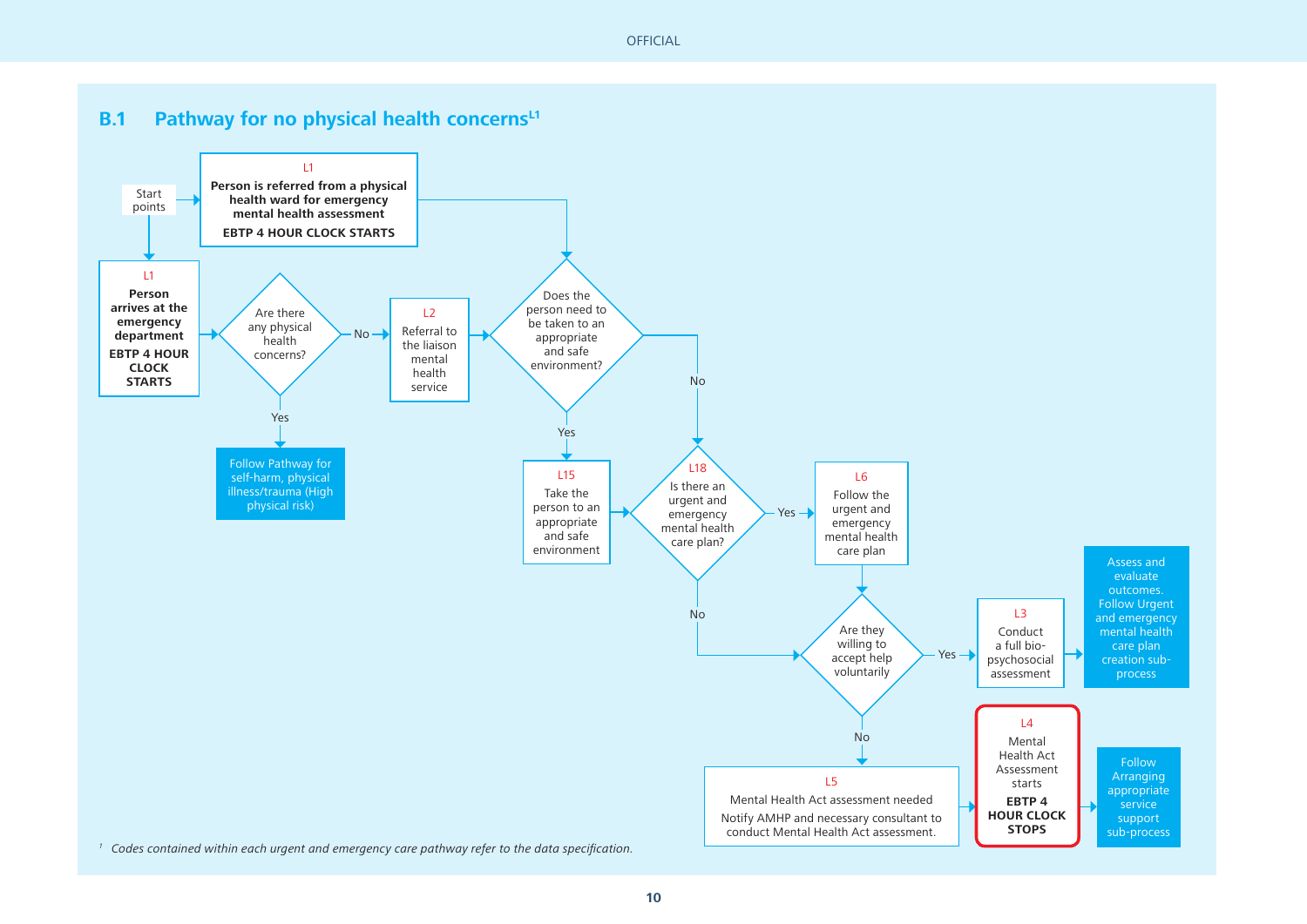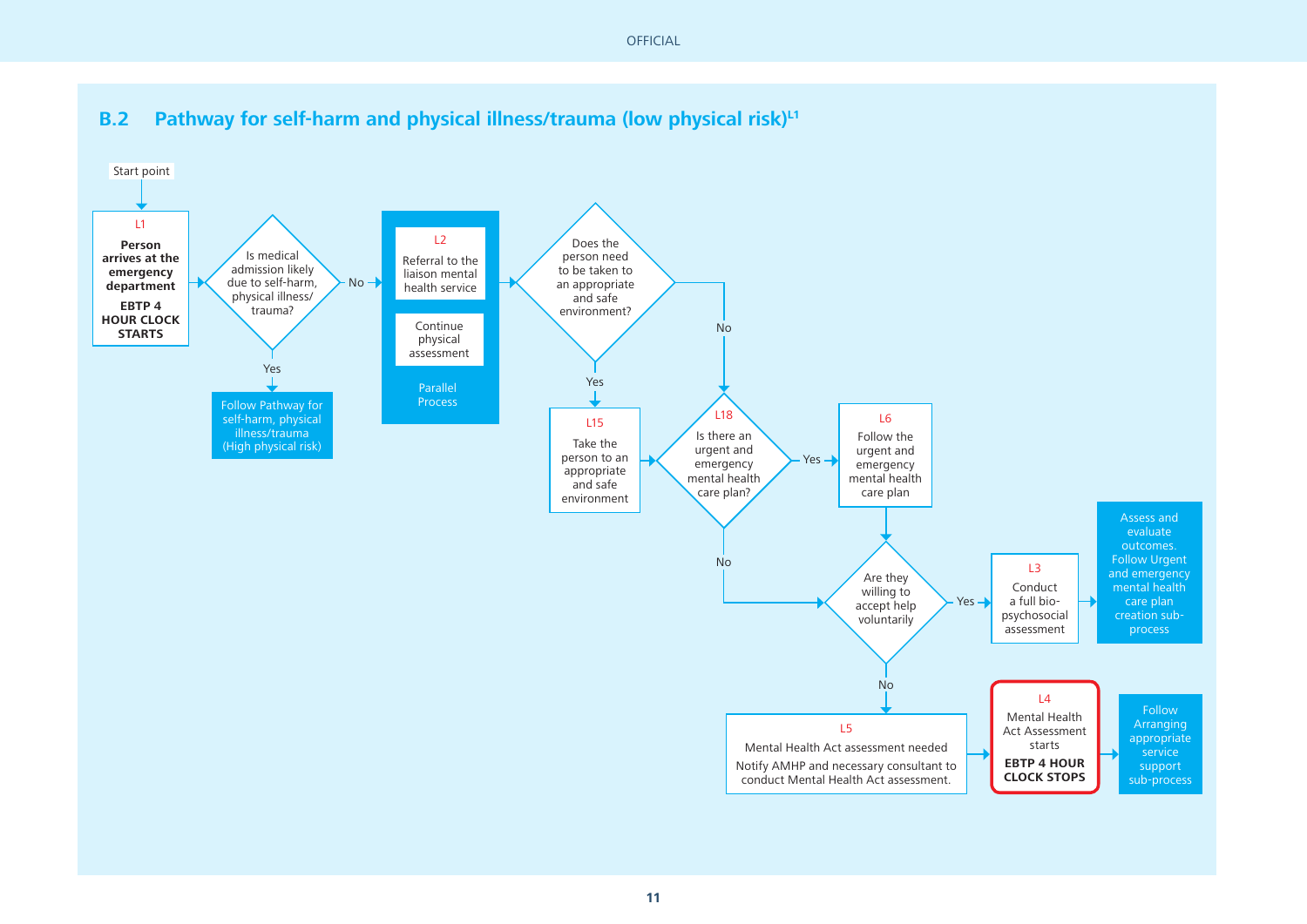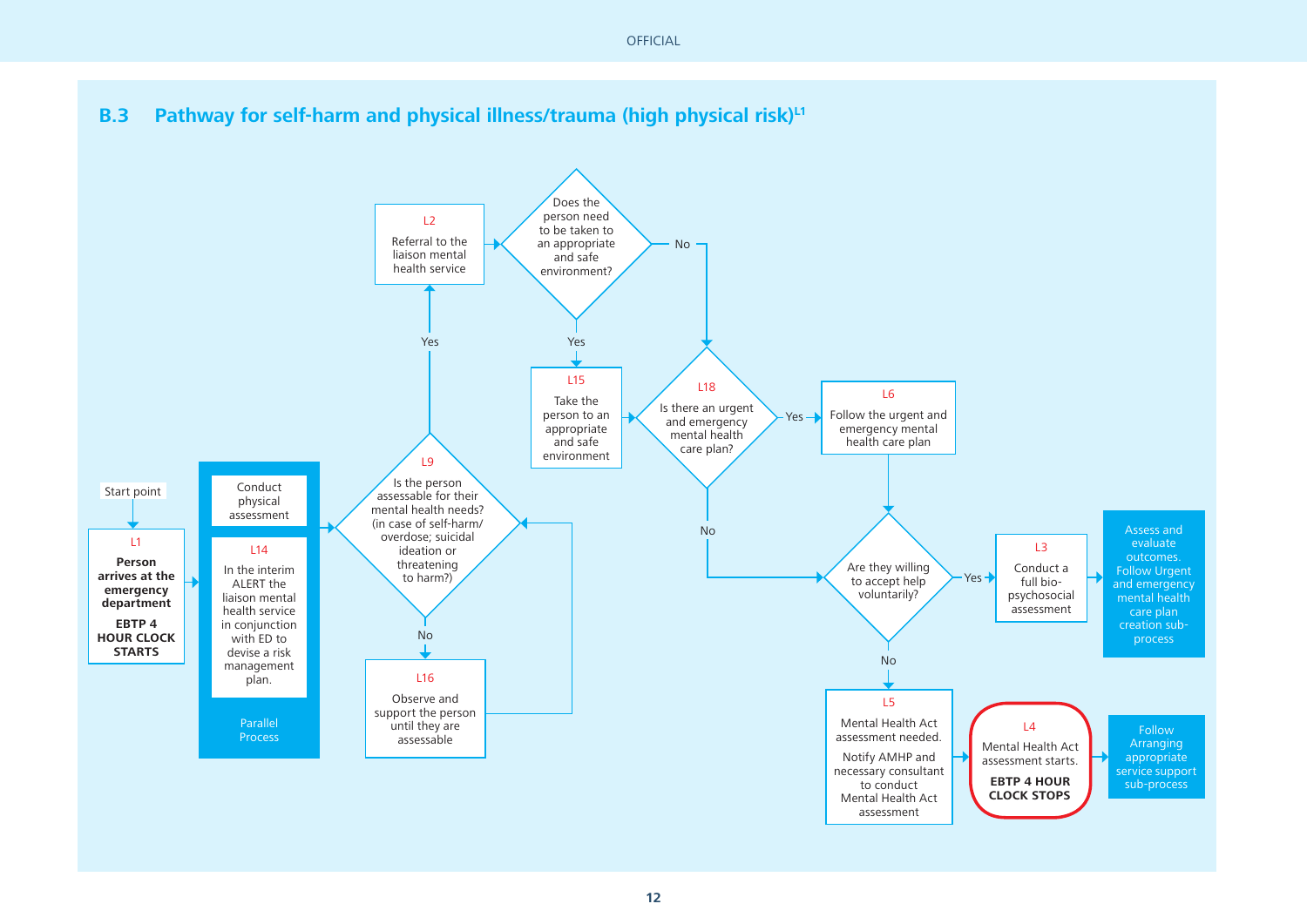

**13**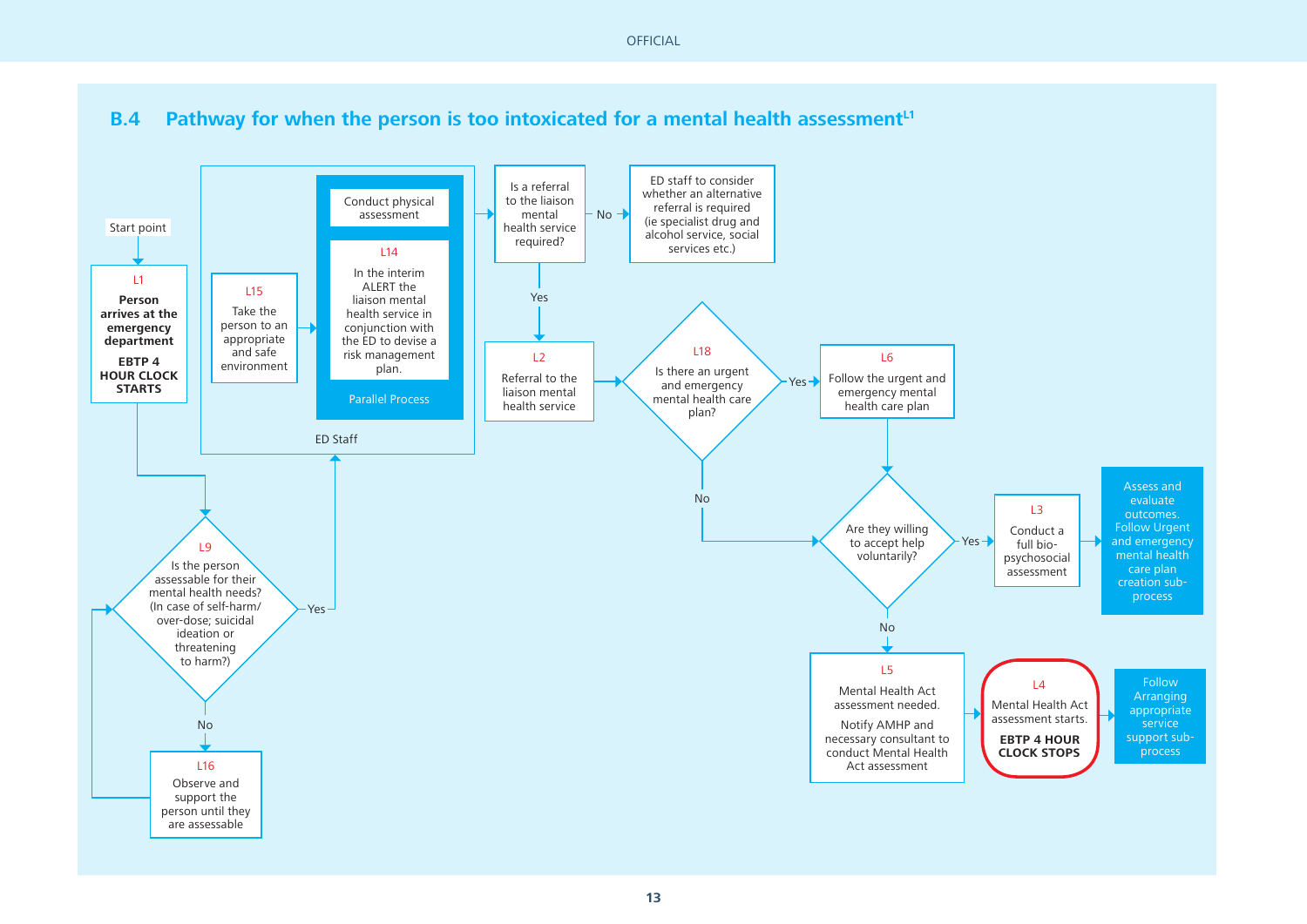**B.5Urgent and emergency mental health care plan creation sub-process** 

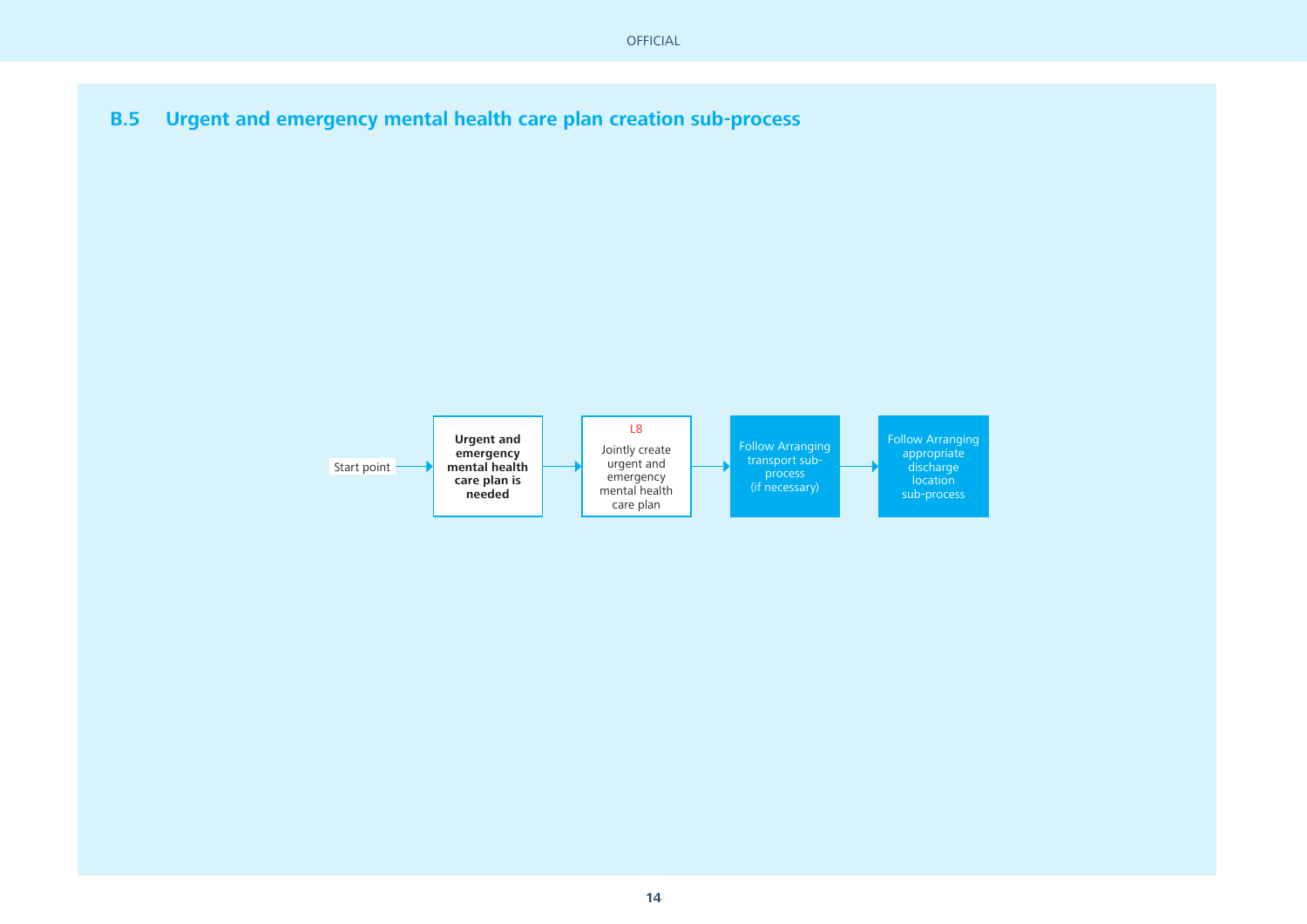#### **B.6Arranging appropriate discharge location sub-process**

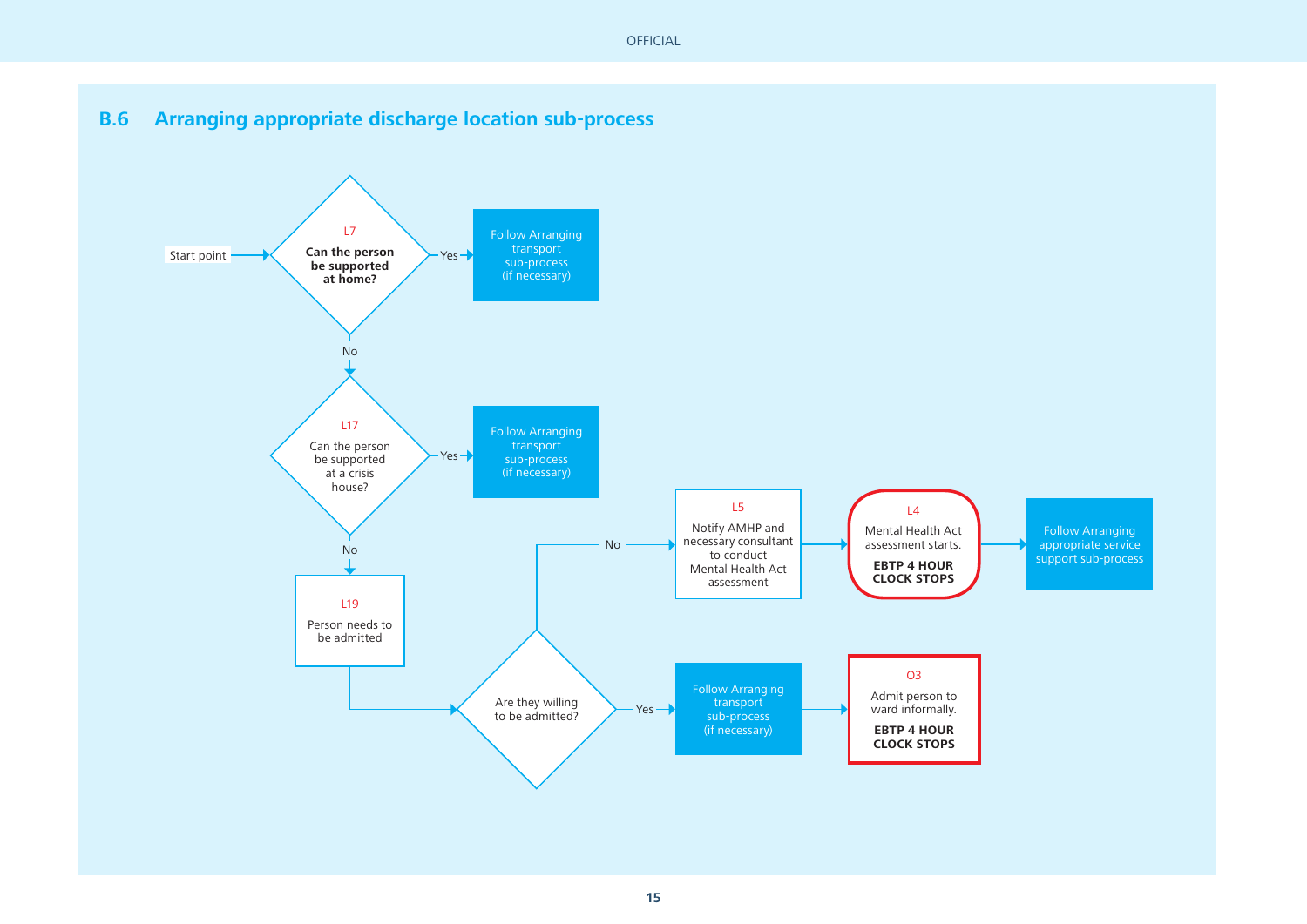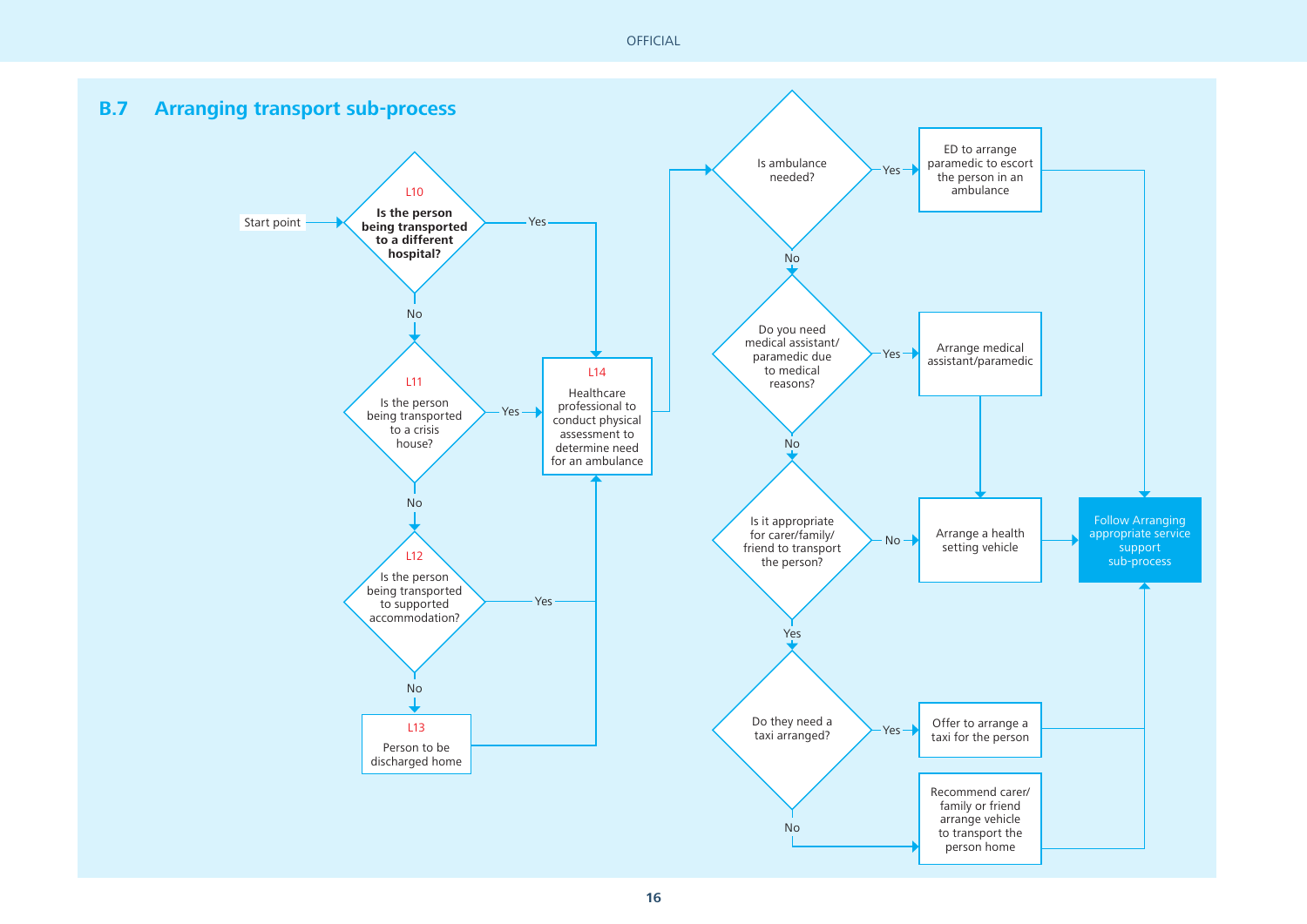#### **B.8Arranging appropriate service support sub-process**

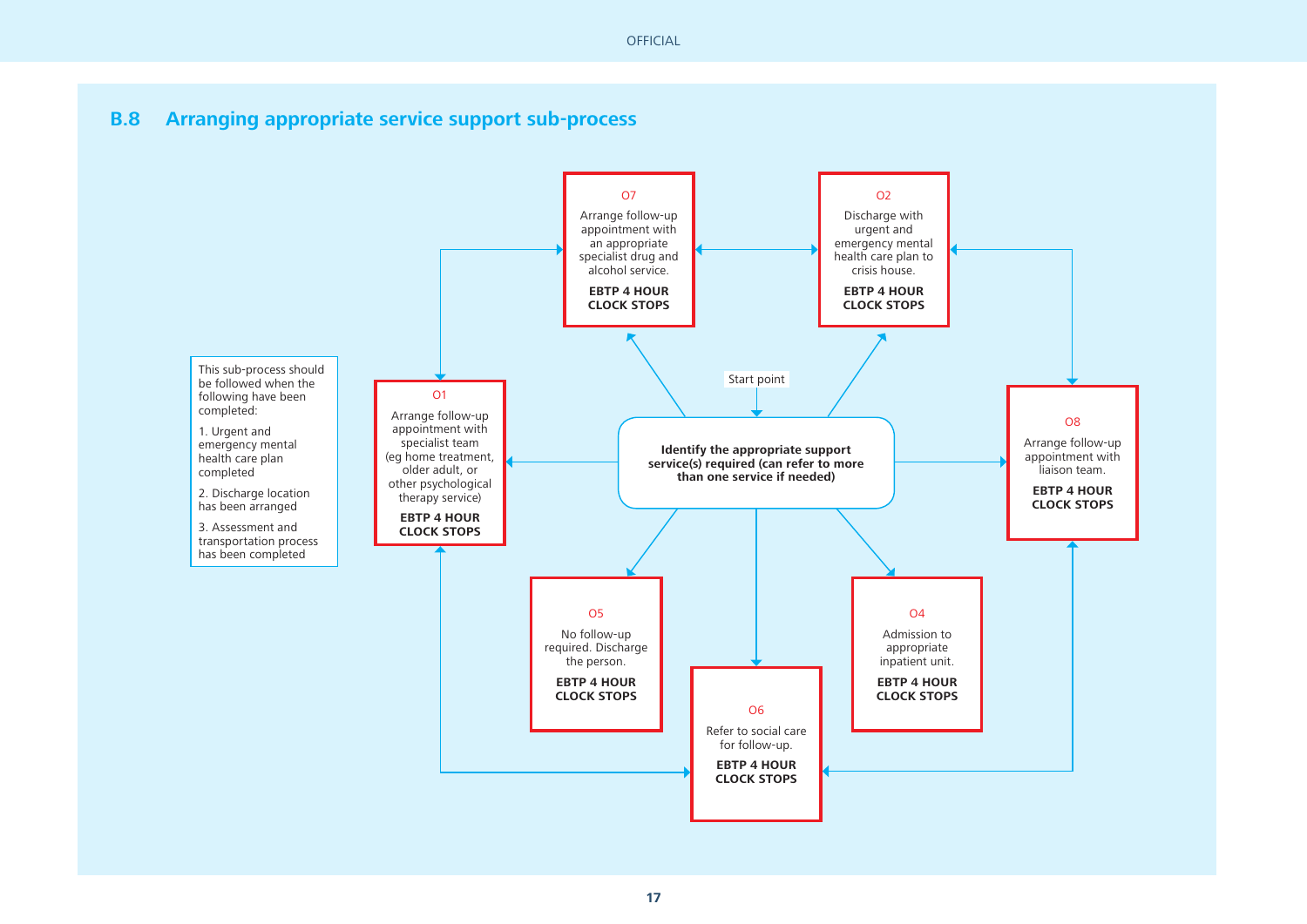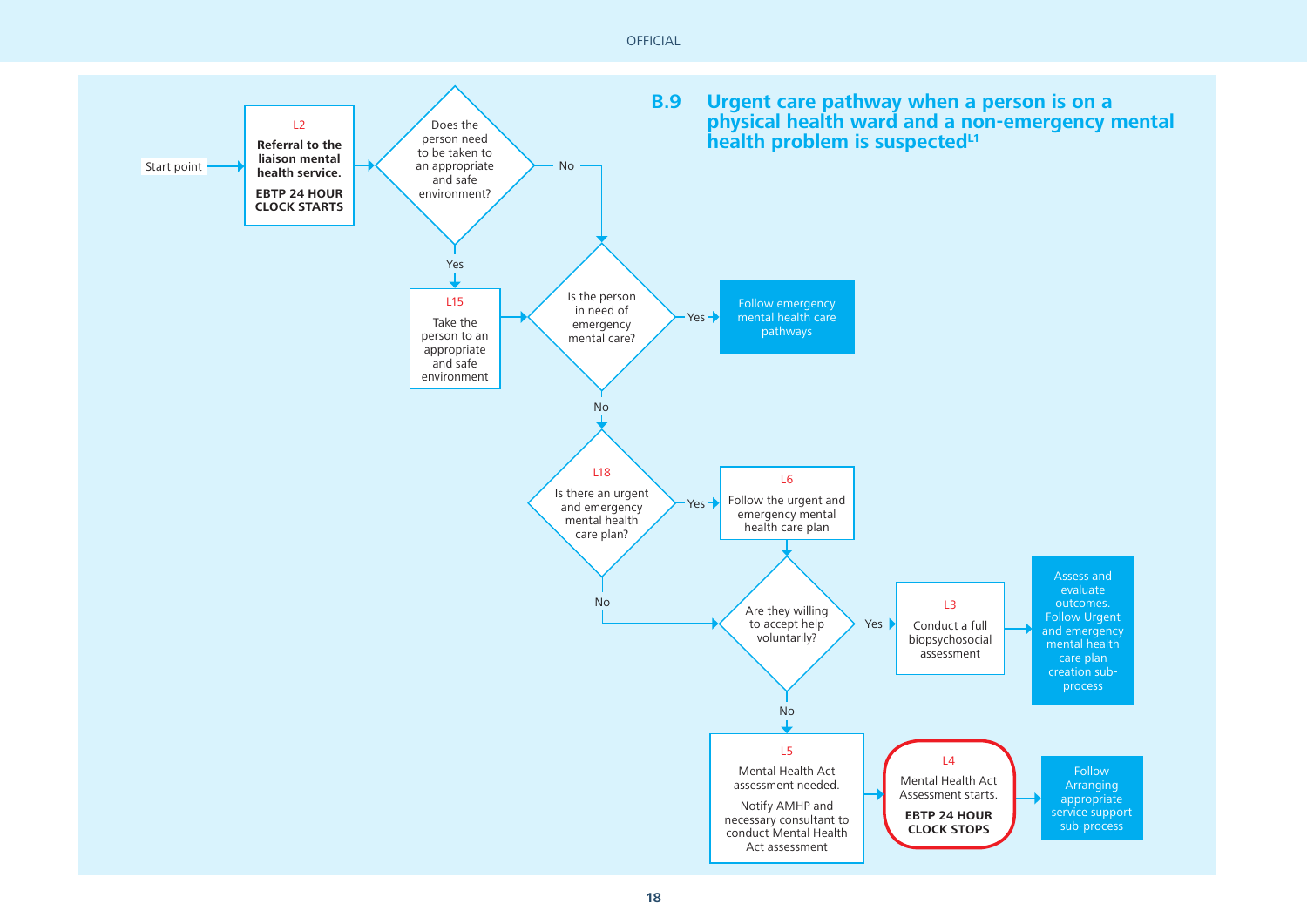#### **B.10 Urgent mental health care outcomes process**

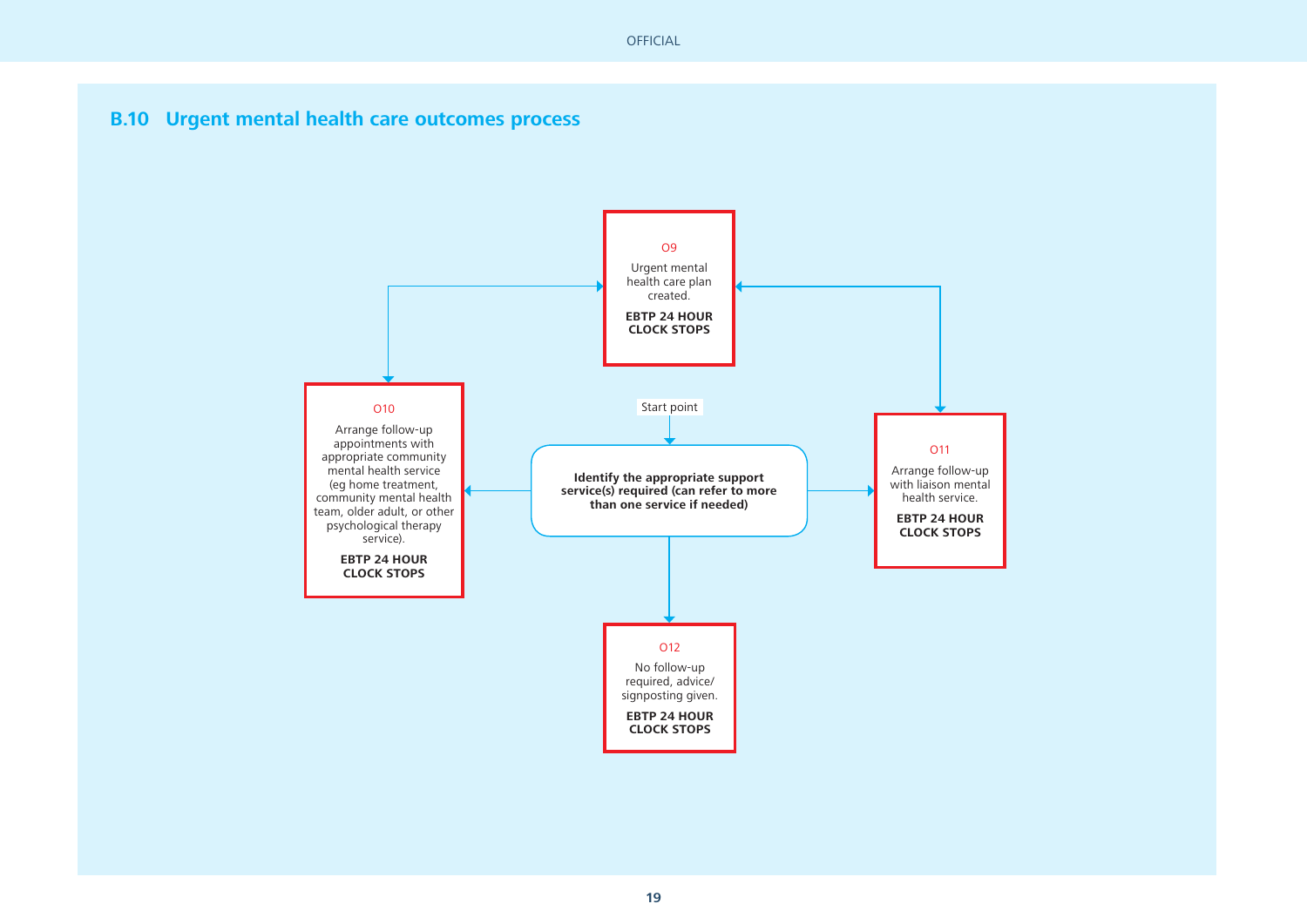### **Appendix C – Expert Reference Group members**

#### **Saiqa Akhtar**, Research Assistant, NCCMH

**Lia Ali**, Consultant Psychiatrist, South London and Maudsley NHS Foundation Trust

**Laura-Louise Arundell**, Research Assistant, NCCMH

**Tom Ayers**, National Service Advisor and Senior Associate Director, NCCMH

**Claire Barcham**, Professional Practice Development Coordinator, College of Social **Work** 

**Gillian Bendelow**, Professor of Sociology of Health and Medicine, University of Brighton

**Gerry Bennison**, Expert by Experience

**Ian Bitcon**, Fire Safety Area Manager, West Yorkshire Fire and Rescue Service

**Adrian Boyle**, Consultant Emergency Physician, Addenbrookes Hospital

**Mike Boyne**, Association of Ambulance Chief Executives

**Michael Brown**, Police Inspector and Mental Health Coordinator, College of Policing

**Clare Buckmaster**, Regional Development Manager, Turning Point

**Julie Chalmers**, Consultant Psychiatrist, Oxford Health NHS Foundation Trust

**Stephen Chandler**, Director of Adult Services, Shropshire Council

**Kate Chartres**, Nurse Consultant, Northumberland, Tyne and Wear Foundation NHS Trust

**Bob Colgate**, Consultant Psychiatrist, Bridgend

**Polly Cosens**, Project Manager, NCCMH

**Andy Cotgrove**, National Service Advisor, NCCMH; Consultant in Adolescent Psychiatry, Cheshire and Wirral NHS Foundation Trust

**Alexander Crisp**, Mental Health Partnership Development Manager, Leicestershire Police

**David Davis**, National Clinical Lead, NHS 111 Workforce Development Programme

**Sarah Deacon**, Clinical Manager, Bradford District Care NHS Foundation Trust First Response Service

**Anthony Deery**, Director of Nursing, Leeds and York Partnership NHS Foundation Trust

**Caroline Dollery**, Non-executive Director/GP, Mid Essex CCG

**Liz England**, GP and Mental Health Clinical Lead, Sandwell and West Birmingham CCG

**Paul Farmer**, Chief Executive Officer, Mind

**Liz Fellow-Smith**, Consultant Child and Adolescent Psychiatrist, West London Mental Health NHS Trust

**Mark Gabbay**, Professor of General Practice, Head of Department of Health Services Research and Director of CLAHRC North West Coast, University of Liverpool

**Nicola Gill**, Programme Manager for Widening Digital Participation, NHS Choices

**Barbara Godfrey**, Head of Social Care, Oxleas NHS Foundation Trust

**Neil Hall**, Expert by Experience

**Sheila Hardy**, Senior Research Fellow/Nurse Consultant, Northamptonshire Healthcare NHS Foundation Trust

**Stephanie de la Haye**, Expert by Experience

**Clive Henn**, Senior Alcohol Advisor, Public Health England

**Anne Hicks**, Emergency Department Consultant, Plymouth Hospitals NHS Trust

**Sophie Hodge**, Deputy Programme Manager, CCQI

**Mike Hughes**, Mental Health Liaison Officer, Wiltshire Police HQ

**Ian Hulatt**, Professional Lead for Mental Health, Royal College of Nursing

**Andy Hunt**, National Programme Manager for Police Healthcare Transfer, NHS England

**Becky Jarvis**, GP and Clinical Lead for Mental Health, Brighton and Hove CCG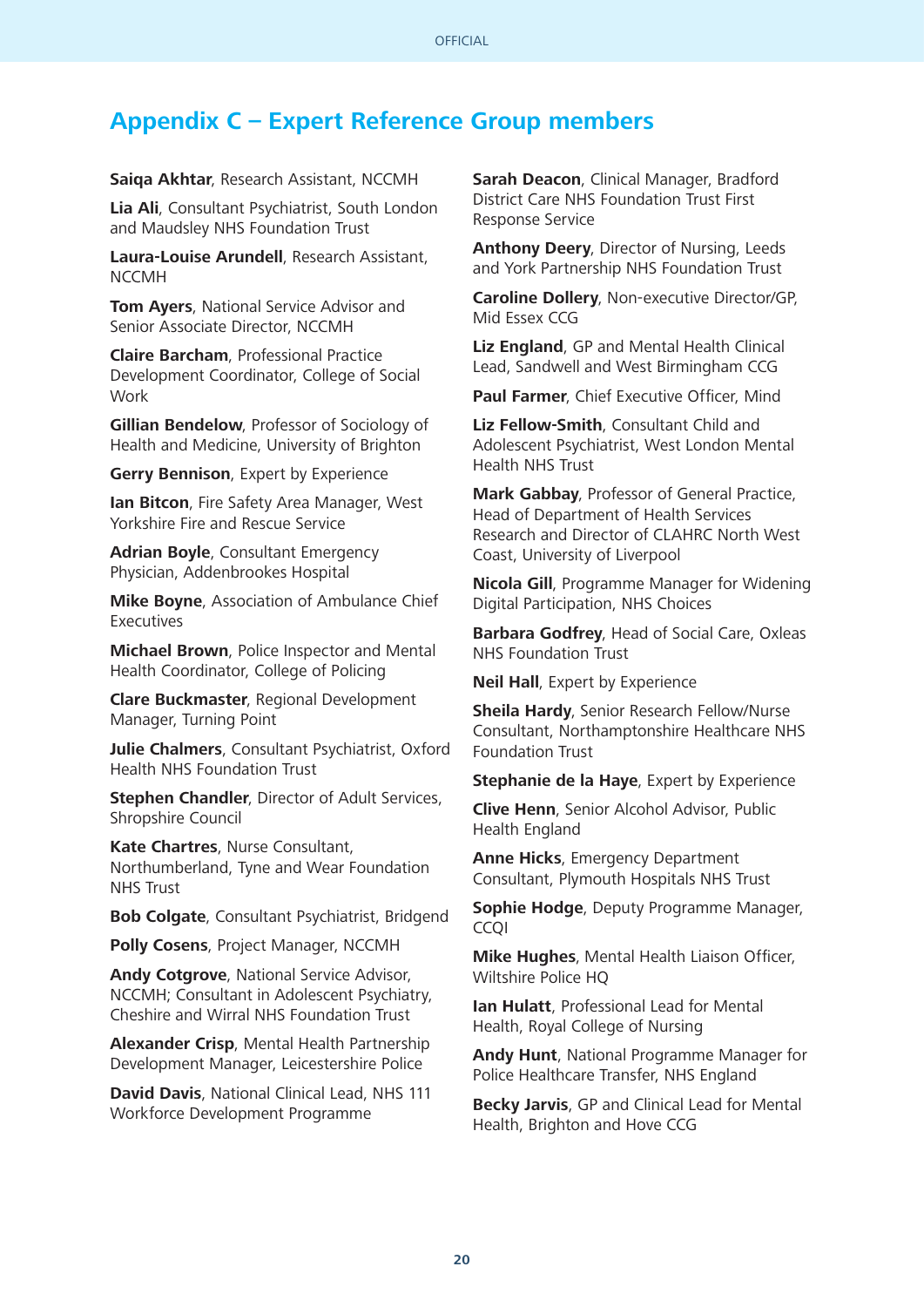**Jacqui Jedrzejewski**, NHS 111 Clinical Assurance Lead, NHS England

**Sonia Johnson**, Professor of Social and Community Psychiatry, University College London

**Christine Jones**, Senior Police Officer, London Metropolitan Police

**Steve Jones**, Director of Psychological Services, Sheffield Children's NHS Foundation **Trust** 

**Viral Kantaria**, Project Manager, Adult Crisis and Acute Care, NHS England

**Michael Kelleher**, Consultant Psychiatrist and Clinical Lead for Lambeth Addictions, South London and Maudsley NHS Foundation Trust

**Tim Kendall**, Director/Facilitator, NCCMH; National Clinical Director for Mental Health, NHS England

**Sarah Khan**, Adult Mental Health Programme Lead and Deputy Head of Mental Health, NHS England

**Cheryl Kipping**, Consultant Nurse, South London and Maudsley NHS Foundation Trust

**Rachel Kundasamy**, Locality Manager, Richmond Fellowship

**Stephanie Lamb**, GP, Herne Hill Group Practice and The Well Centre

**Christina Marriott**, Chief Executive, Revolving Doors Agency

**Dave Mellish**, National Advisor, NCCMH

**Angela Moulson**, Lead GP for Mental Health, Bradford CCG

**Carole Murray**, Expert by Experience

**Omair Niaz**, Consultant Psychiatrist, South West Yorkshire Partnership NHS Foundation Trust

**Adele Owen**, Police Constable and Tactical Mental Health Lead, Greater Manchester Police

**Ceri Owen**, Expert by Experience

**Chris Packham**, Associate Medical Director, Nottinghamshire Healthcare NHS Foundation **Trust** 

**Lucy Palmer**, Programme Manager, CCQI

**Sohrab Panday**, GP, Hardwick CCG

**Bert Park**, Clinical Director, Nottinghamshire Healthcare NHS Foundation Trust

**Lynn Parkinson**, Interim Chief Operating Officer, Leeds and Yorkshire Partnership NHS Foundation Trust

**Michael Parsonage**, Chief Economist, Centre for Mental Health

**Steve Pilling**, Director, NCCMH; Director, Centre for Outcomes Research and Effectiveness, University College London

**Cha Power**, Deputy Director for Older Adults and Community Services, South London and Maudsley NHS Foundation Trust

**Bobby Pratap**, Project Manager, Adult Crisis and Acute Care, NHS England

**Kathryn Pugh**, Children and Young People's Mental Health Programme Lead, NHS England

**Neil Ralph**, Clinical Psychologist and National Programme Manager for Mental Health and Learning Disability, Health Education England

**Barbara Rayment**, Director, Youth Access

**Jonathan Richardson**, Consultant Old Age Psychiatrist, Northumberland, Tyne and Wear NHS Foundation Trust

**Phoebe Robinson**, Senior Programme Lead for Mental Health Clinical Policy and Strategy, NHS England

**Simon Robinson**, Nurse Consultant, South West Yorkshire Partnership NHS Foundation **Trust** 

**Mary Ryan**, Expert by Experience

**Simran Sandhu**, Project Manager, Mental Health Intelligence Network, Public Health England

**Chris Schofield**, Consultant Psychiatrist, Nottinghamshire Healthcare NHS Foundation **Trust** 

**Faisil Sethi**, Consultant Psychiatrist and Associate Clinical Director, South London and Maudsley NHS Foundation Trust

**Saira Shamim**, Senior Technical Lead, NCCMH (until June 2016)

**Mark Smith**, Chief Superintendent and Head of Suicide Prevention, British Transport Police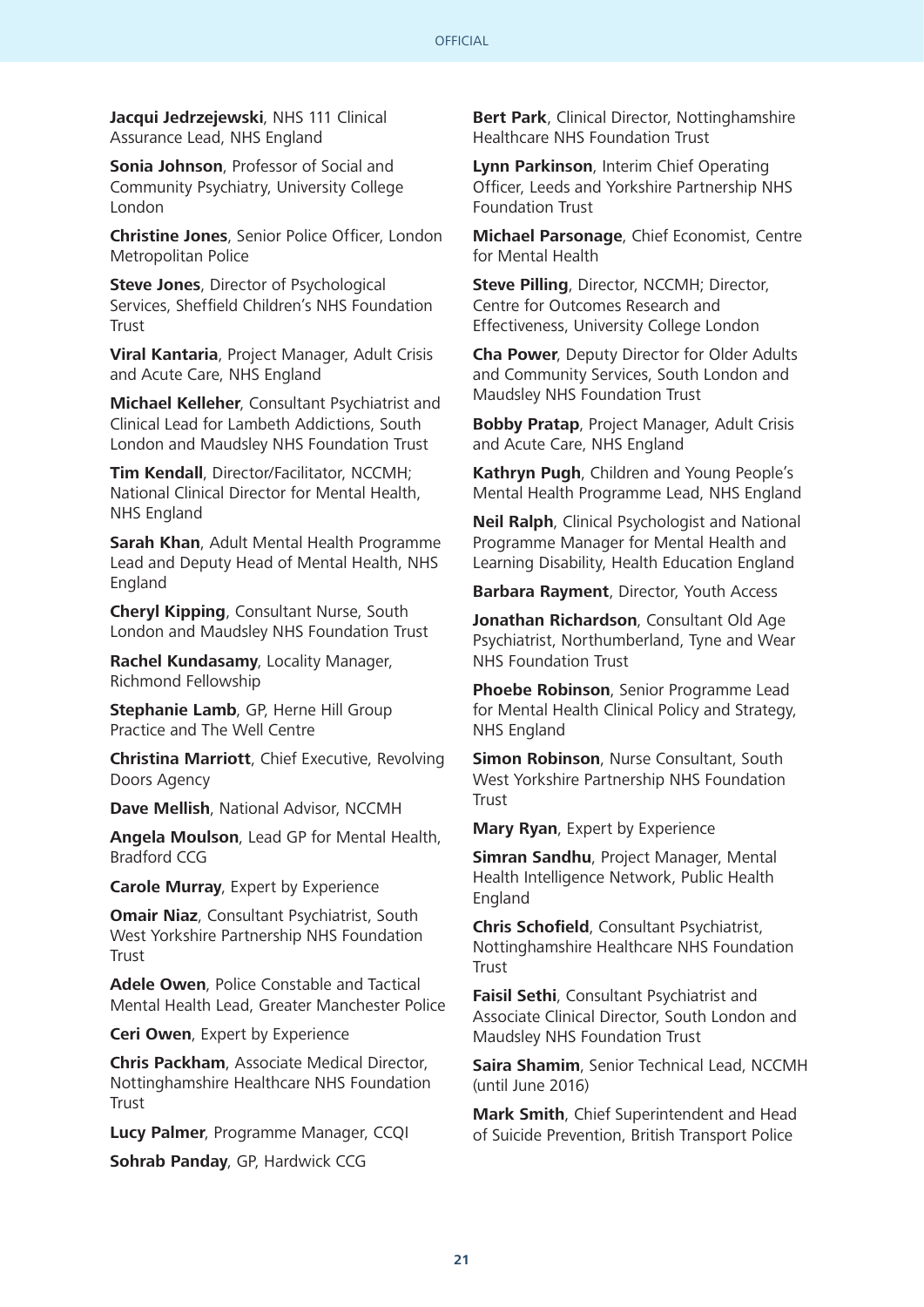**Mike Smith**, Clinical Director, Alternative Futures Group

**Geraldine Strathdee**, National Clinical Director for Mental Health 2013-2016 / Consultant Psychiatrist, Oxleas NHS Foundation **Trust** 

**Jim Symington**, National Advisor, NCCMH

**Mary-Jane Tacchi**, Consultant Psychiatrist, Northumberland, Tyne and Wear NHS Foundation Trust

**George Tadros**, Consultant Old Age Psychiatrist and Clinical Lead for RAID, Birmingham and Solihull Mental Health NHS Foundation Trust

**Clare Taylor**, Associate Director – Quality and Research Development, NCCMH

**Bill Tiplady**, Consultant Clinical Psychologist, Central and North West London NHS Foundation Trust

**Mark Trewin**, Service Manager for Mental Health, Bradford Council

**Sarah Trickett**, Expert by Experience

**Fiona Venner**, Director, Leeds Survivor-Led Crisis Service

**Keith Waters**, Director of Centre for Self Harm and Suicide Prevention, Derbyshire Healthcare NHS Foundation Trust

**Stephen Watkins**, Director, NHS Benchmarking Network

**Frankie Westoby**, NPCC Mental Health and Policing Staff Officer, Metropolitan Police **Service** 

**Angelique Whitfield**, Health and Justice Service Implementation and Change Manager, NHS England

**Faye Wilson**, Chair of Mental Health Forum, British Association of Social Workers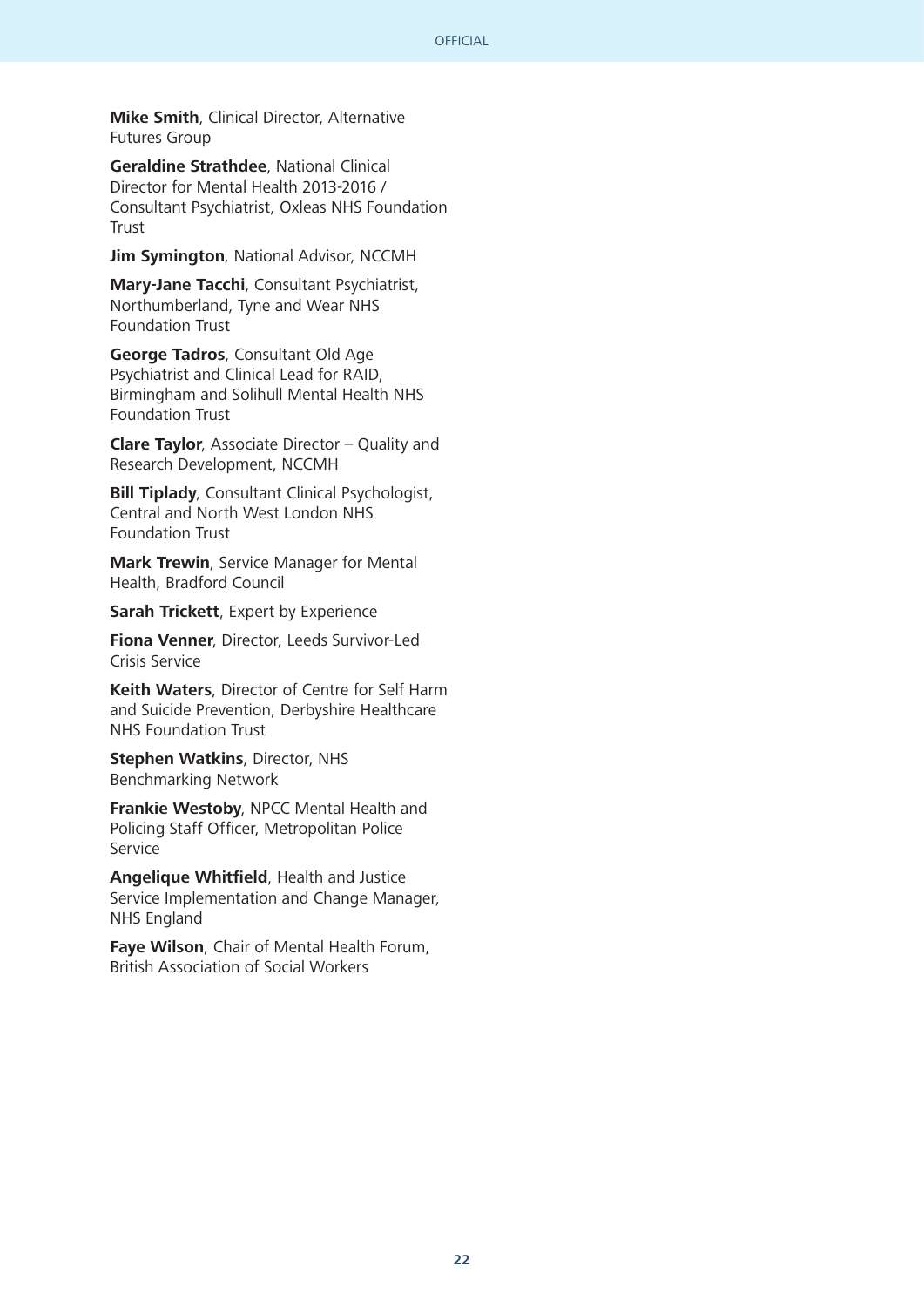## Helpful resources

## 1 Purpose of this resource pack

This resource pack accompanies the Achieving Better Access to 24/7 Urgent and Emergency Mental Health Care: Part 2. Implementing the Evidence-based Treatment Pathway for Urgent and Emergency Liaison Mental Health Services for Adults and Older Adults implementation guidance, and provides commissioners and providers with examples of positive practice and helpful resources to support implementation.

### 1.1 **Positive practice examples and models**

[Section 2](#page-23-0) provides positive practice examples and models from liaison mental health services, with a particular focus on delivery of one or more of the quality statements and key recommendations from the relevant NICE quality standards and clinical guidelines or the recommendations outlined in the implementation guidance.

#### 1.2 **Helpful web-based resources**

[Section 3](#page-31-0) contains links to helpful web-based resources, including:

- national guidance
- NICE guidance
- tools to support analysis of local demand
- urgent and emergency mental health resources
- other useful resources to support quality improvement.

As noted in the implementation guidance, the College Centre for Quality Improvement (CCQI) is launching a quality assessment and improvement programme, which will be an ongoing source of helpful information and positive practice examples.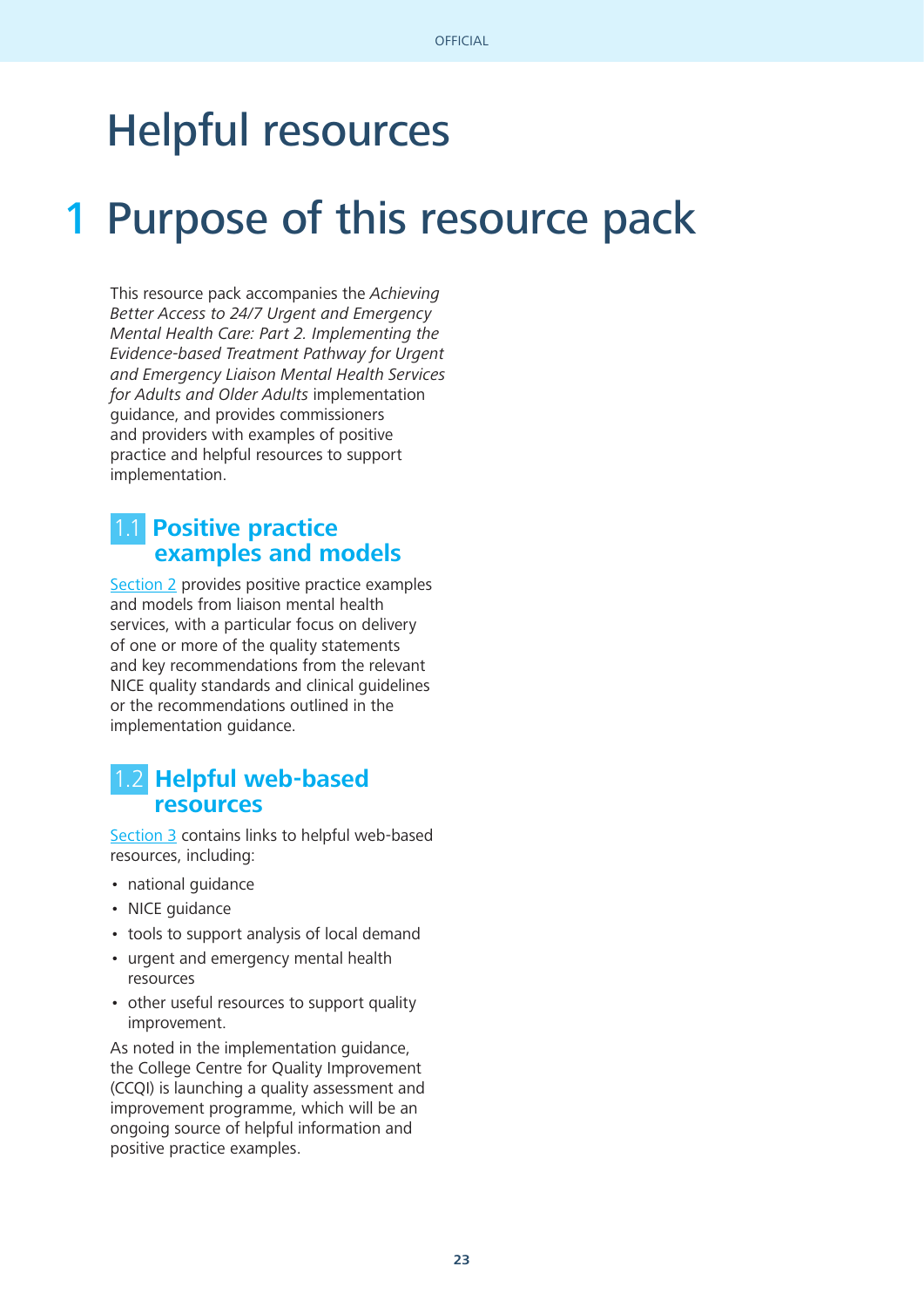## <span id="page-23-0"></span>2 Positive practice examples and models

The following models and services have been included in this pack to provide examples of how commissioning goals can be achieved in the real world. They were chosen because each one demonstrates an aspect of how the evidence-based treatment pathways and principles of recommended practice outlined in the implementation guide can be achieved, and how this results in a positive impact on outcomes for people experiencing a mental health crisis and their families and carers.

### 2.1 **North West London Optimal Model**

The Integrated Care Pathway in North West London was established in 2012 with the initial goal of integrating the management of diabetes with the care of people over 75 years old. Building on the evidence for the Rapid Assessment Interface Discharge (RAID) model (see [Section 2.6](#page-29-0)), the service modified the skill mix and staffing ratios of that model to put together a 24-hour service that reflected the local urban demand, and later became the 'core 24' model (as described in Section 3.4.1 of the implementation guidance). The service provides a single point of contact for all people with diagnosed or suspected mental health problems, providing rapid response in emergency departments (EDs) and hospital wards.

The North West London Optimal Model is a liaison mental health service designed to operate in acute general hospitals in the area, providing care for people with significant mental health needs. It also provides training for non-mental health clinicians and hospital staff in supporting people with mental health needs. The model integrates GPs, specialist mental health teams, out-of-hospital care providers and housing services.

The service is delivered by a multidisciplinary team made up of clinical staff from a range of disciplines, including psychiatry, nursing and social work. The team is made up of two consultant psychiatrists, one team manager, 12 band 6 and 7 team nurses, two therapists (one generic and one occupational therapist). The service also provides one substance misuse nurse, two specialist registrars, one social worker and two staff to provide business and administrative support.

An interim evaluation of the liaison mental health service piloted at the four acute trusts was undertaken in September 2012 to measure the service's impact. The evaluation found that from March to September 2012, the liaison mental health team saw 4,102 people. Twothirds of people seen were between 16 and 65 years old, and one-third was over 65. The four most frequently diagnosed conditions were depression, alcohol dependence, schizophrenia and dementia.

The new model has led to important pieces of work, one of which has been looking at ways to reduce the number of attendances by frequent attenders at acute hospitals. Frequent attendance was reduced and improvements in care were achieved through face-to-face interventions (such as psychoeducation) with service users and carers, and a review identifying gaps and duplications within primary, secondary and community care to allow for appropriate referrals to be made. Another piece of work looked at how breaches in EDs are recorded across acute trusts. That resulted in the creation of a work validation tool, used to define any breaches and why they were occurring. Common reasons included waiting for [Mental Health Act](http://www.legislation.gov.uk/ukpga/1983/20/contents) assessments or beds; another factor was medical teams not referring a person to the liaison mental health team until the four-hour target was almost breached.

#### **Contact details**

**Dr Angharad Ruttley**, Consultant Liaison Psychiatrist: [Angharad.Ruttley@wlmht.nhs.uk](mailto:Angharad.Ruttley%40wlmht.nhs.uk?subject=)

**Dr Steve Reid**, Consultant Liaison Psychiatrist: [SteveReid@nhs.net](mailto:SteveReid%40nhs.net?subject=)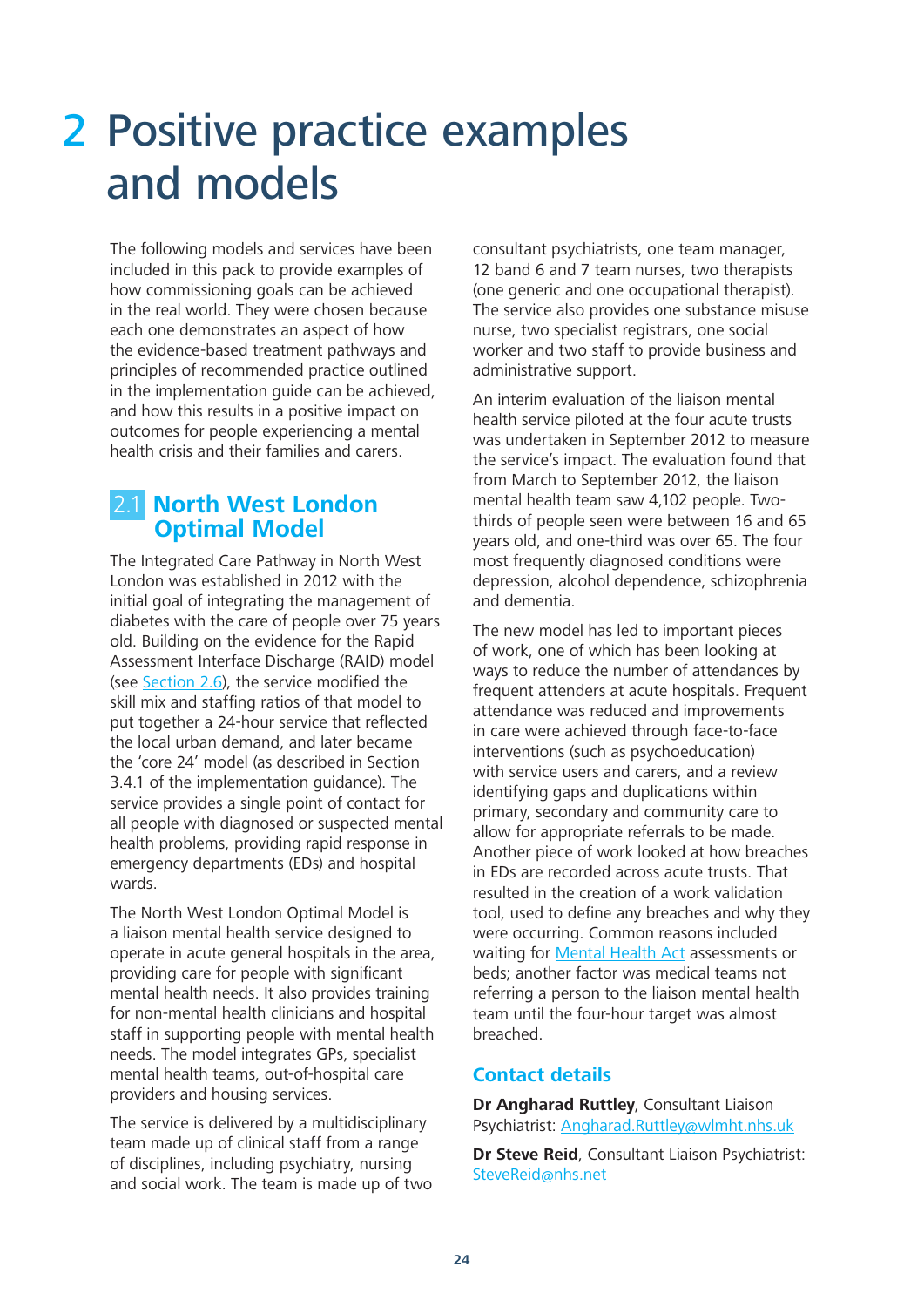#### **Figure 1: Map of liaison mental health services: positive practice examples and models**

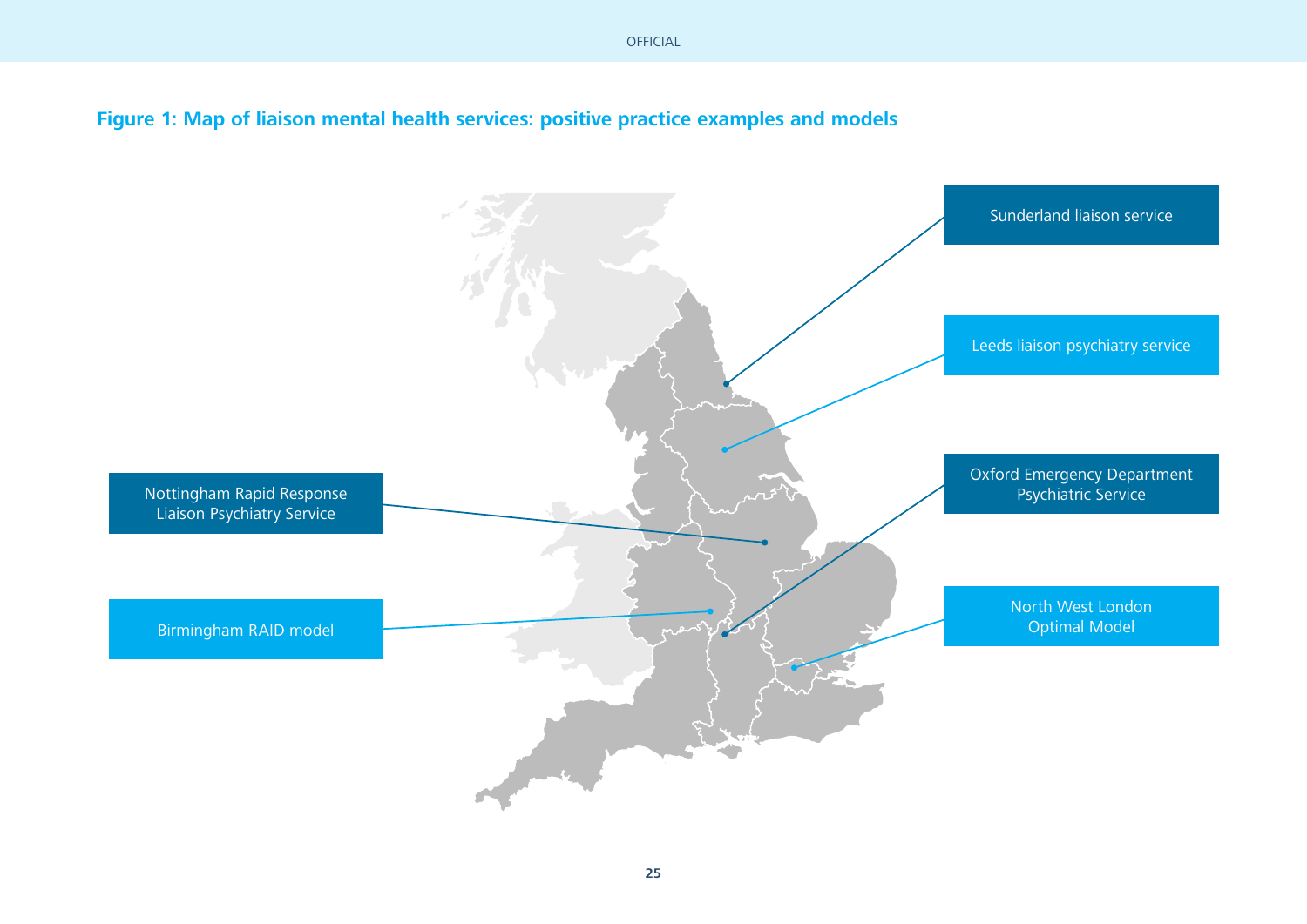## 2.2 **Nottingham**

Liaison mental health services operate across all three hospital sites in Nottingham, providing rapid assessment for people with mental health problems, those who have self-harmed or are suicidal, and those who have possible dementia or delirium in the context of a mental health crisis. There is a dedicated liaison team for all referrals to the ED for those aged over 16 years; there is also a working-age adult service offering some outpatient care.

The service has two consultant clinics per week alongside nurse-led follow-up clinics; there is also a separate alcohol liaison service and a

separate mental health liaison service for older people, which is provided by a team working Mondays to Fridays, 9am to 5pm. A complex liaison child and adolescent mental health service (CAMHS) also operates during working hours from Monday to Friday. A breakdown of staff numbers is provided in Table 3.

The service therefore encompasses all of the models of liaison mental health and operates 24 hours a day, 365 days a year. The population size that the service covers is substantial: around 750,000 in greater Nottinghamshire.

| <b>Age group</b>   | <b>Occupation/speciality</b> | <b>Staff numbers (whole</b><br>time equivalent - WTE) |
|--------------------|------------------------------|-------------------------------------------------------|
| Working age adults | Team leader                  | $\mathbf{1}$                                          |
|                    | Band 6 nurse(s)              | 19                                                    |
|                    | Consultant(s)                | $\overline{2}$                                        |
|                    | Associate specialist         | 0.9                                                   |
|                    | Consultant CBT therapist     | 0.5                                                   |
|                    | Band 4 admin                 | $\mathbf{1}$                                          |
|                    | Band 3 admin                 | $\overline{2}$                                        |
|                    | Band 2 admin                 | $\mathbf{1}$                                          |
| <b>CAMHS</b>       | Consultant(s)                | 0.5                                                   |
|                    | Family therapist             | 0.5                                                   |
| Older adults       | Team leader                  | $\mathbf{1}$                                          |
|                    | Consultant(s)                | $\mathbf{1}$                                          |
|                    | Band 6 nurse(s)              | 5                                                     |
|                    | Occupational therapists(s)   | $\mathbf{1}$                                          |
|                    | Band 3 admin                 | $\overline{2}$                                        |

#### **Table 3: Nottingham – breakdown of staff numbers in the service**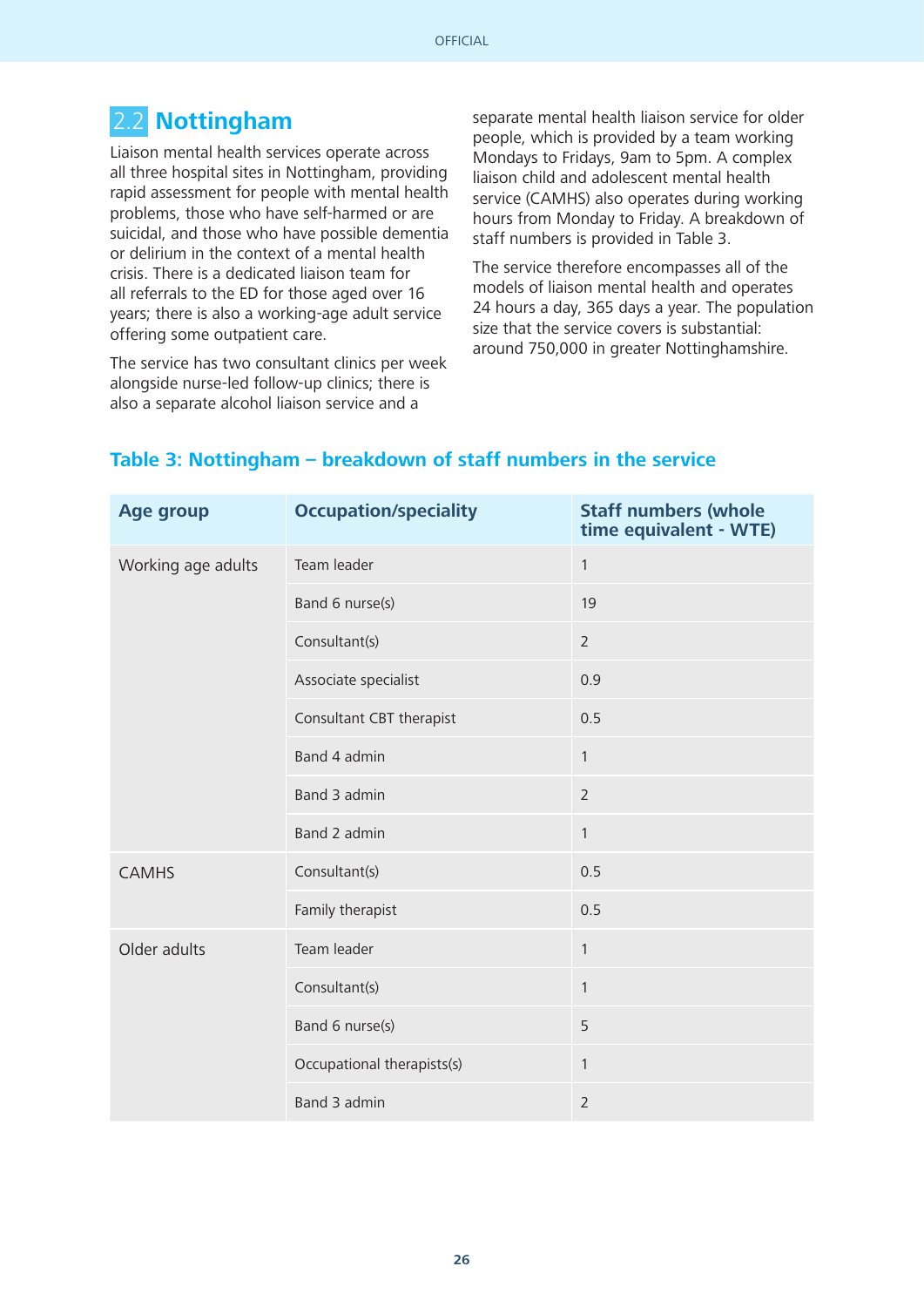Core training is provided to all staff, including an induction training programme and an additional fortnightly teaching programme. There is also a liaison mental health service for clinicians in those hospitals needing advice on the management of suspected mental health problems.

People are referred to the liaison mental health service through different routes. The majority of children and older adults are referred from the wards, while two-thirds of working-age adults are referred from the ED.

Biopsychosocial assessments are provided as brief interventions in the ED and all patients are offered a signed care plan, signposted to other available sources of help or are followed-up by the liaison mental health team on a case-bycase basis depending on need. Follow-up care is provided in the working-age adult team in two ways:

- 1. People with urgent needs receive up to five or six follow-up intervention sessions and are safely discharged to the GP
- 2. People with non-urgent needs are referred to other services where required.

The liaison service uses patient-reported experience measurement (PREMs) and Psychiatric Liaison Accreditation Network (PLAN) standards to answer questions about patient experience and ensure that standards are being met. In addition, patient feedback forms developed by the trust's own patient group are used to monitor and improve the service. The service is in the process of developing a method for routinely collecting PREM information using tablet technology. This will enable patients to provide feedback about their experience anonymously and efficiently. The service uses a standardised form for assessments that also collects information on patient experience and provides a space for feedback.

#### **Contact details**

**Dr Chris Schofield**, Consultant Liaison Psychiatrist: [Chris.Schofield@nottshc.nhs.uk](mailto:Chris.Schofield%40nottshc.nhs.uk?subject=)

### 2.3 **Oxford**

The Emergency Department Psychiatric Service (EDPS) at Oxford is a dedicated service that covers all of Oxfordshire, based in the ED at the John Radcliffe Hospital and Horton General Hospital. In addition to this service, Oxford University Hospital NHS Foundation Trust also provides a core liaison service (Oxford Psychological Medicine Service), which aspires towards a comprehensive model covering inpatients and outpatient clinics.

The EDPS receives approximately 200 referrals per month from both sites. The service is available 24/7 for people of all ages who present with self-harm or mental disturbance to the ED of the two hospitals. They also see young people aged 13-15 who have selfharmed and been admitted to the Children's Hospital at the John Radcliffe.

The team is made up of six WTE band 7 daytime nurses (or equivalent support worker or occupational therapist), three WTE band 7 nurses on night duty, one WTE band 8a manager (who also manages street triage and ambulance CPNs), two WTE consultants, one core trainee psychiatry and one GP trainee. The EDPS also has access to a learning disabilities specialist and has a substance misuse specialist within the team.

Brief interventions are provided in the ED, including social needs assessments and brief structured interviews for people with comorbid mental health and substance misuse problems. All people are offered written safety and discharge plans aimed at helping to manage current and possible future mental health crises.

The service provides one or two follow-up telephone calls in the 48 hours following presentation to people who are not already engaged with secondary mental health services, and who the assessing clinician feel would benefit from this. The service also offers a brief intervention for repeat self-harm, which can be delivered in person or via Skype, for people who do not meet the threshold for a specialist personality disorder service or other secondary mental health care and for whom Improving Access to Psychological Therapies (IAPT) may not be suitable.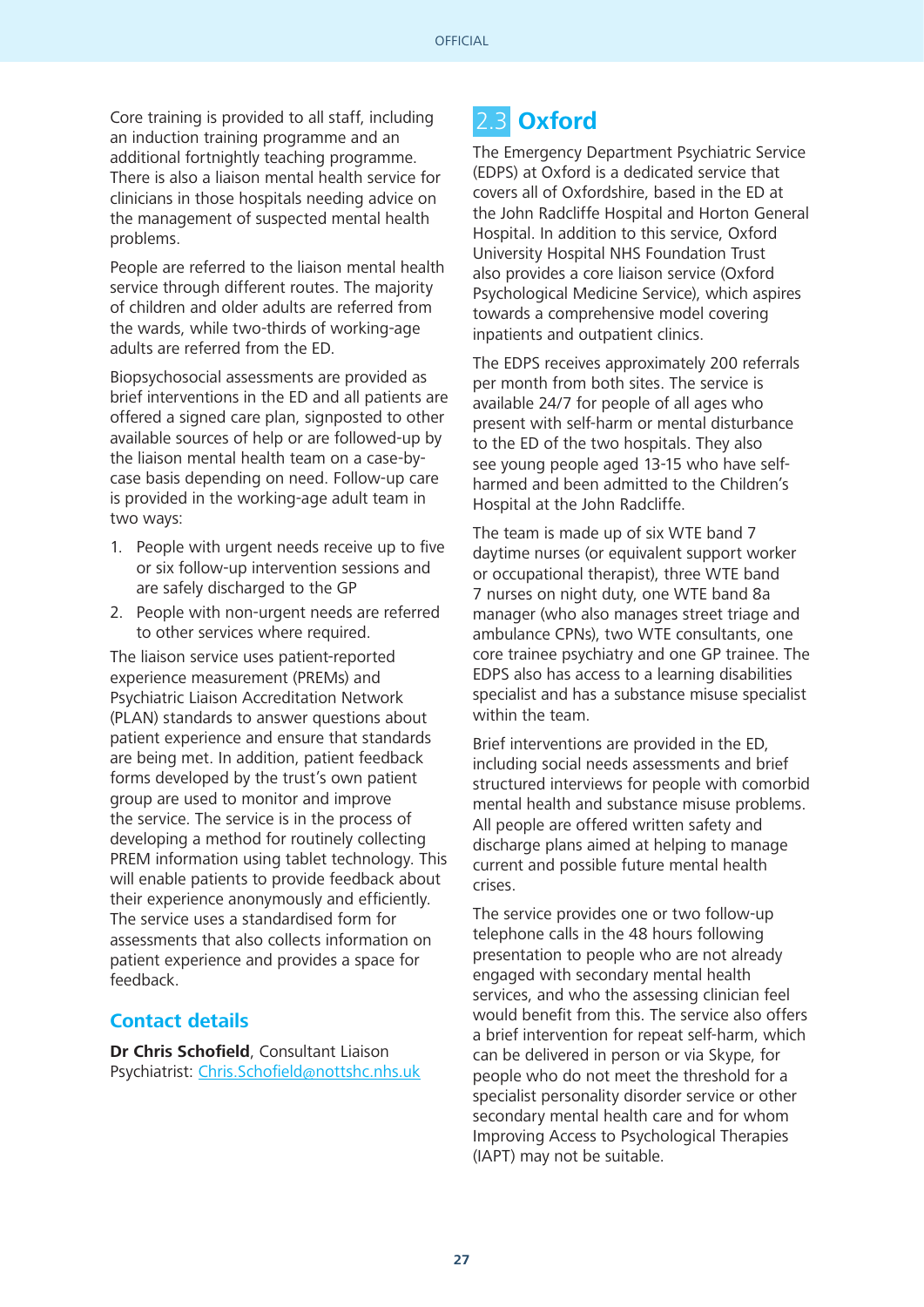Staff receive core training in how to conduct initial mental health assessments, how to assess and manage risk, and in the use of mental health legislation. Newly recruited staff are given the opportunity to shadow staff. Additional core training incudes:

- methods of working with people over 65 years, including detection and management of depression, delirium and dementia
- understanding self-harm
- suicide awareness, prevention, techniques and approaches
- preventing and managing challenging behaviour
- detecting and responding to acute disturbance in physically ill people of all ages
- mental health stigma
- working with those diagnosed with personality disorder.

Oxford EDPS monitors and assesses people's views using a patient experience form designed by the service. In addition, a carer's group has been created and patient feedback is formally reported in business meetings.

The service is research active, with the daily gathering of data for the Centre for Suicide Research at the University of Oxford. In 2015 they participated in a National Institute for Health Research (NIHR) multi-centre study looking at self-harm and scales to predict risk of repetition. The team won a Health Foundation Award (2016) to pilot the use of tele-psychiatry for assessments in the ED and for home appointments for people in the brief intervention for repeat self-harm clinic.

#### **Contact details**

**Dr Kezia Lange**, Consultant Psychiatrist: [Kezia.Lange@oxfordhealth.nhs.uk](mailto:Kezia.Lange%40oxfordhealth.nhs.uk?subject=)

**Dr Kathleen Kelly**, Consultant Psychiatrist: [Kathleen.Kelly@oxfordhealth.nhs.uk](mailto:Kathleen.Kelly%40oxfordhealth.nhs.uk?subject=)

## 2.4 **Leeds**

The liaison mental health service in Leeds offers assessment and some follow-up for people aged 16-65 years who present with mental health problems.

The Leeds psychiatric service consists of the following sub teams:

- An acute liaison psychiatric service (ALPS) provided 24/7 for ED and self-harm presentations
- An older adult liaison psychiatry service for people aged 65 and over provided 9am-5pm, 7 days a week
- A working-age in-reach service provided to people in the general hospital aged 18-64 (who have not self-harmed)
- A liaison psychiatry outpatient service provides a range of specialist mental health input aimed at improving the health outcomes of people with long-term physical health conditions, complicated by the presence of a mental health problem. There are three consultants, one specialty doctor, one core trainee and three higher specialist trainees who provide medical outpatient sessions (this equates to approximately 8.5 sessions a week). There are also three WTE band 6 therapists and one WTE band 7 CBT therapist who provide outpatient clinics.
- An addiction service offering in-reach and ED cover, provided by three WTE clinicians from Monday to Friday between the hours of 9am–5pm, for all primary drug or alcoholrelated issues.

A breakdown of staff numbers is provided in Table 4.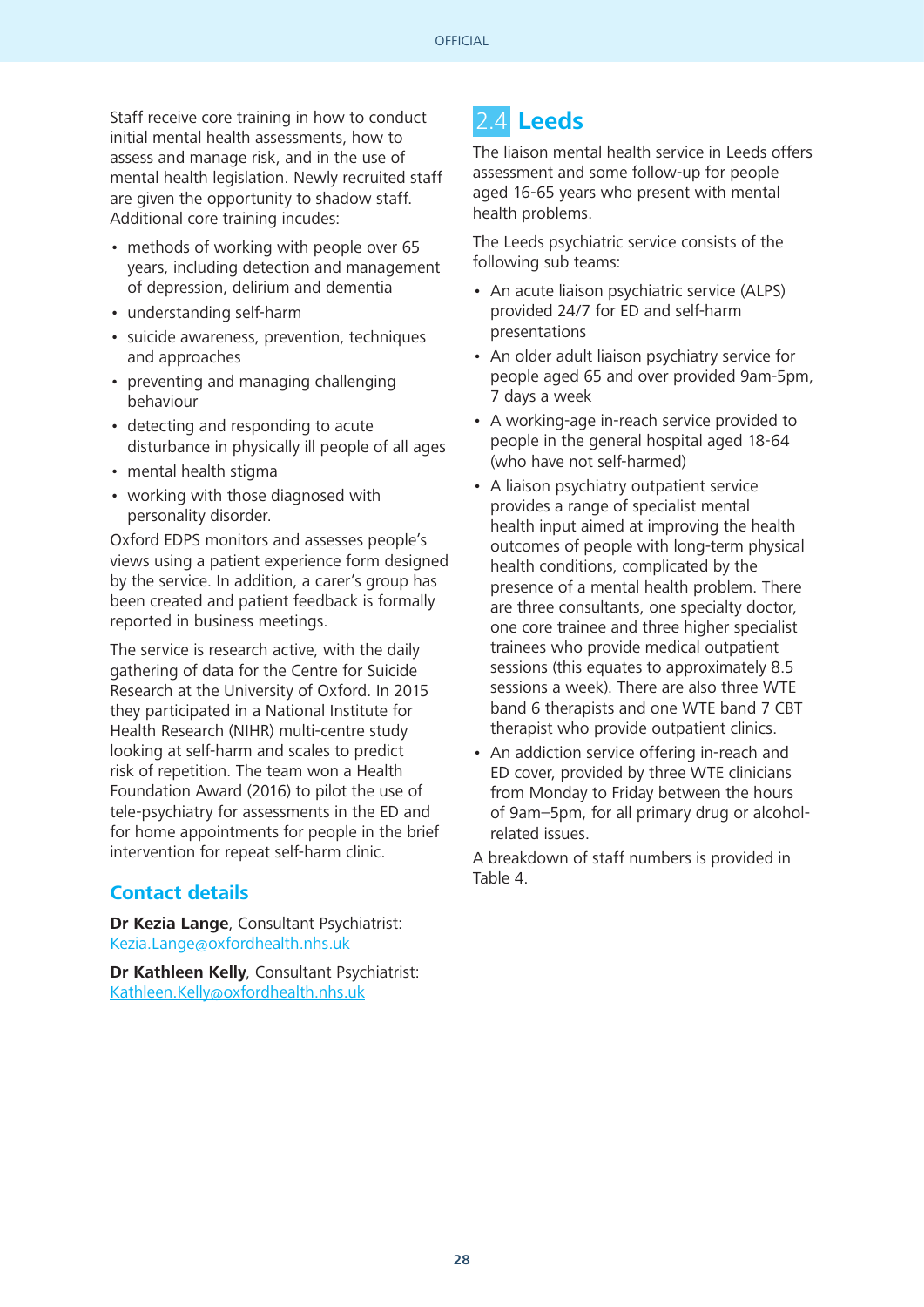| <b>Age group</b>             | <b>Occupation/speciality</b> | <b>Staff numbers (whole</b><br>time equivalent - WTE) |
|------------------------------|------------------------------|-------------------------------------------------------|
| In-reach service for         | Band 6 nurse(s)              | 0.8                                                   |
| working-age adults           | Speciality doctor(s)         | $\mathbf{1}$                                          |
|                              | Consultant(s)                | 1                                                     |
| Acute liaison                | Consultant(s)                | 0.1                                                   |
| psychiatry service<br>(ALPS) | Band 6 nurse(s)              | 17                                                    |
|                              | Band 7 nurse(s)              | $\overline{2}$                                        |
| Older adult liaison          | Specialist doctor(s)         | 1                                                     |
| psychiatry service           | Consultant(s)                | 1.2                                                   |
|                              | Band 6 nurse(s)              | 8                                                     |
|                              | Band 7 nurse(s)              | 0.8                                                   |
|                              | Health support worker(s)     | 1                                                     |

#### **Table 4: Leeds – breakdown of staff numbers in service**

The ALPS delivers training for staff, providing staff with an induction programme as well as a quarterly liaison psychiatry group. The ALPS service provides a monthly teaching session for in-reach staff, and staff from both teams attend weekly educational meetings to discuss a range of topics such as recent challenges and lessons learned.

The Leeds liaison service offers biopsychosocial assessments in the ED, and provides people with a care plan and signposting leaflet upon discharge. The service does not offer rapid follow-up care: some follow-up is provided, but most is provided by other services. For people seen by the in-reach sub-team, approximately 6% are followed-up in the outpatient clinic, 15% are discharged to community mental health teams, 9% are admitted to mental health wards, 1% of people are discharged to social care for follow-up, and 6% are referred to an appropriate alcohol and drugs service.

The views of patients are collected through a feedback form provided to all people when they are discharged. The Clinical Global Impression Scale (CGI) is used for all people who the service sees more than once.

The Leeds liaison service is currently under a process of redesign, with a view to improving the service. The service is working towards ensuring:

- there is appropriate seniority available 24/7
- an increase in staffing numbers
- creation of a steering group to look at issues such as duplication of records
- streamlining the referral process for general hospital staff.

#### **Contact details**

**Dr Chris Hosker**, Consultant Liaison Psychiatrist: [christian.hosker@nhs.net](mailto:christian.hosker%40nhs.net?subject=)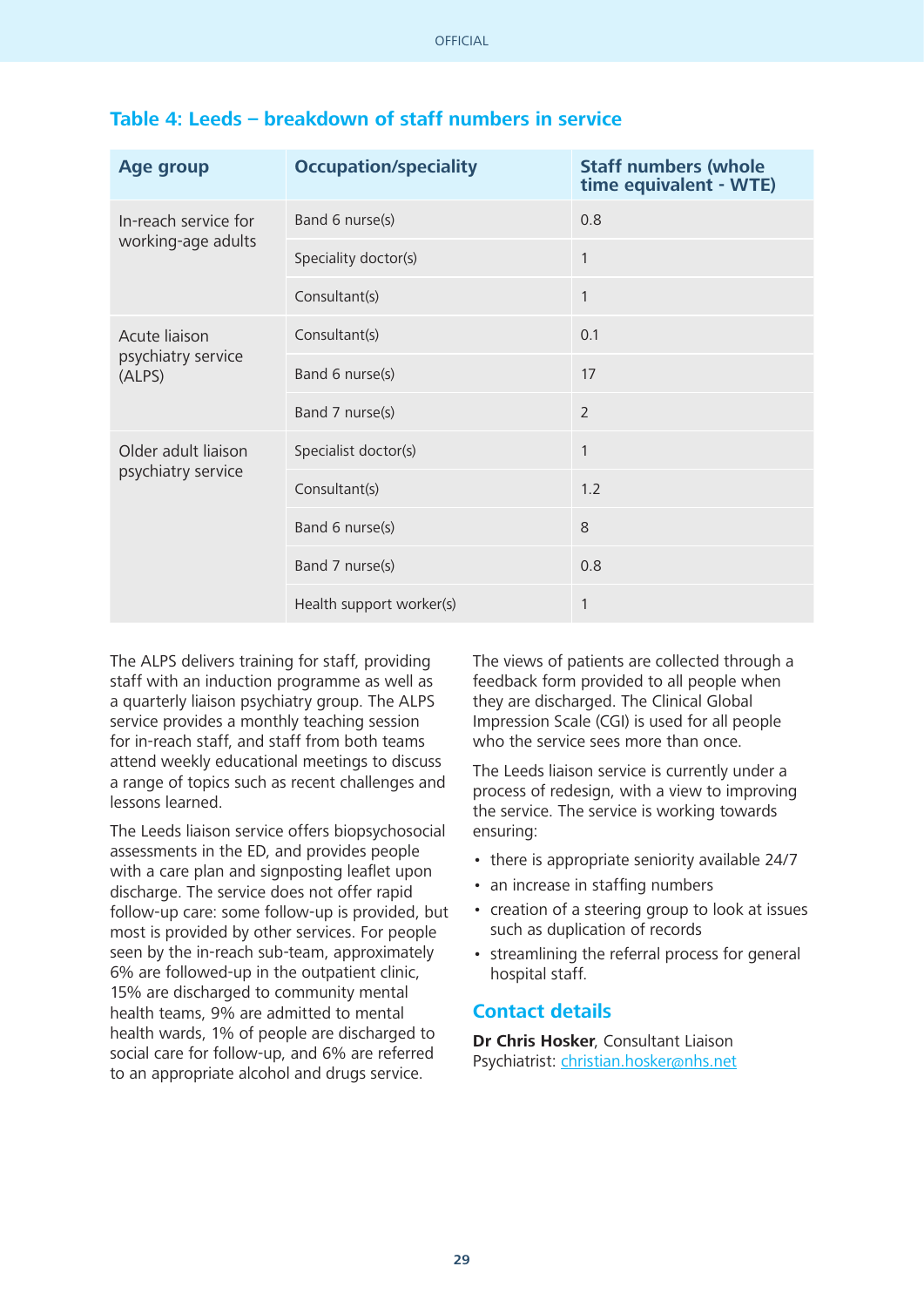### <span id="page-29-0"></span>2.5 **Sunderland**

Sunderland's liaison mental health service functions as a comprehensive service providing assessment and treatment to people presenting with mental health problems in the ED and the wider hospital.

The service provides brief interventions in the ED such as dialectical behaviour therapybased and solution-focused interventions. People presenting to Sunderland liaison service are provided with written care plans and information leaflets to help manage current or future crises, this includes telephone numbers of relevant support and emergency services.

Referrals are received from the ED, all inpatient wards and from other outpatient clinics to the liaison outpatient clinics. In an 8-week period, 94% of emergency referrals were people under 65 years (6% were 65 and over). The liaison team also receive urgent referrals; 45% of referrals received were from inpatient wards, of these 19% were under the age of 65 and 81% were 65 and over. These statistics are fairly standard for the service.

The dedicated Sunderland liaison service comprises 23 WTE band 6 nurses, four WTE band 7 nurses (of which one is the team manager) and five WTE band 3 support workers. There is also one WTE peer support worker, one WTE band 5 psychological wellbeing practitioner, three WTE band 5 nurses (supernumerary as training posts), one WTE 8b psychologist, two WTE psychiatrists, one WTE band 8b nurse consultant, one WTE band 8b pharmacist and three WTE administrative staff.

The service provides fortnightly CPD training for their own staff, as per PLAN standards and from the Competency Framework, and challenges that staff may face are dealt with quickly through discussion in local reflective practice groups and daily multidisciplinary team discussions. The team also provides extensive training to general hospital staff to improve the knowledge base around mental health problems.

The service is in the process of implementing the Framework for Routine Outcome Measurement in Liaison Psychiatry framework (FROM-LP) to assess patients' views in order

to monitor and improve services. The team is improving the monthly collection of these data.

The service provides follow-up care via outpatient clinics, offering people an average of between two and four sessions for medically unexplained symptoms, chronic obstructive pulmonary disease, stroke, self-harm and perinatal mental health problems, and to support with complex prescribing. There are specific pieces of work being developed, including managing frequent attenders. The service is expanding and evolving within the same footprint as regards workforce. The team is able to do this by upskilling general hospital staff to manage less complex mental health presentations.

#### **Contact details**

**Kate Chartres**, Nurse Consultant: [Katherine.Chartres@ntw.nhs.uk](mailto:Katherine.Chartres%40ntw.nhs.uk?subject=)

#### 2.6 **Rapid Assessment Interface Discharge (RAID)**

The RAID model developed by Birmingham and Solihull Mental Health NHS Foundation Trust for liaison mental health services in 2010 provides a single point of access 24/7.

The RAID teams across Birmingham and Solihull provide a dedicated liaison service that is fully integrated into the acute hospitals structure and provides rapid response, assessment and management to people presenting with a wide range of mental health problems. It sees anyone over 16 years, including all people with mental health problems in the acute hospital, ED and all other departments within the hospital.

There are five RAID teams in Birmingham and Solihull; each team receives approximately 350 new referrals per month. The majority of referrals (approximately 70%) come from the general hospital wards and around 30% come from the ED. Older adults constitute 50% of the total number of referrals and 20% are for people with dementia. The service also accepts referrals from other outpatient clinics directly to the RAID outpatient clinic, to facilitate discharge within the hospital.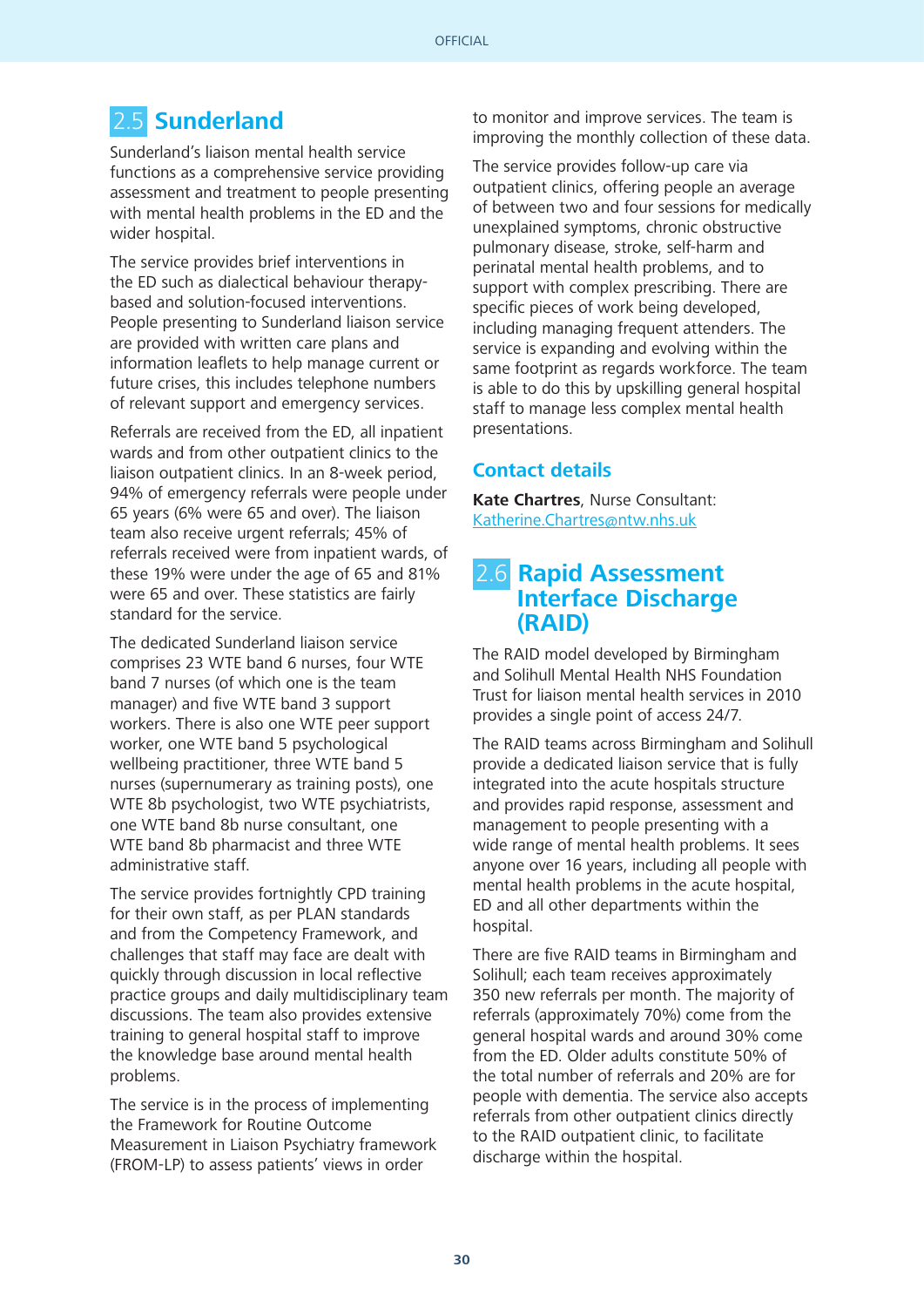In general, each team consists of one WTE psychiatrist who specialises in older people and one who specialises in people of working age. There is one clinical psychologist and three junior doctors. Each team includes a team manager, physician associates (to support doctors), a band 7 nurse and around eight band 6 nurses. Each team has administrative support from band 3 and 4 administrative staff. The RAID team is committed to providing training to psychiatric and general hospital staff, particularly on attitudes towards mental health. Staff receive training on self-harm, mental health problems that affect older people (dementia and delirium) and substance misuse. They also train general hospital staff to better identify, treat and refer people, which has helped reduce admissions and length of stays.

To monitor and improve the service, RAID created outcome measurements through which they found significant positive changes resulting from the implementation of a rapid response approach.

#### **Contact details**

**Professor George Tadros**, Consultant Old Age Psychiatrist: [George.Tadros@bsmhft.nhs.uk](mailto:George.Tadros%40bsmhft.nhs.uk?subject=)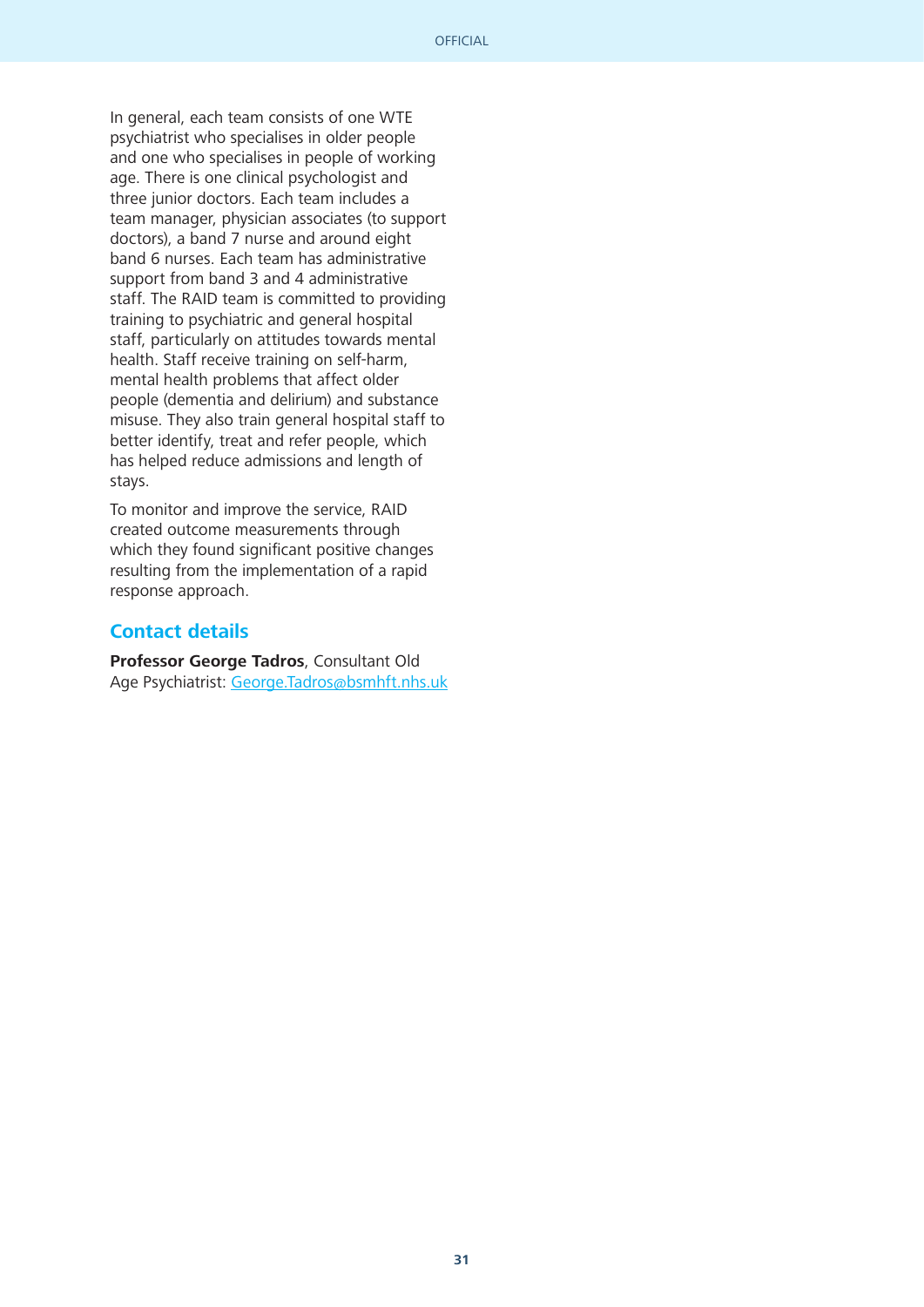## <span id="page-31-0"></span>3 Helpful web-based resources

### 3.1 **National guidance**

[Achieving Better Access to Mental Health](https://www.gov.uk/government/uploads/system/uploads/attachment_data/file/361648/mental-health-access.pdf) [Services by 2020](https://www.gov.uk/government/uploads/system/uploads/attachment_data/file/361648/mental-health-access.pdf)

[Carers and Personalisation: Improving](https://www.gov.uk/government/uploads/system/uploads/attachment_data/file/213806/dh_122383.pdf) **[Outcomes](https://www.gov.uk/government/uploads/system/uploads/attachment_data/file/213806/dh_122383.pdf)** 

[The Crisis Care Concordat](http://www.crisiscareconcordat.org.uk/wp-content/uploads/2014/04/36353_Mental_Health_Crisis_accessible.pdf)

[Delivering the Forward View: NHS Planning](https://www.england.nhs.uk/wp-content/uploads/2015/12/planning-guid-16-17-20-21.pdf) [Guidance 2016/17 – 2020/21](https://www.england.nhs.uk/wp-content/uploads/2015/12/planning-guid-16-17-20-21.pdf)

[Guidance to Support the Introduction of Access](https://www.england.nhs.uk/wp-content/uploads/2015/02/mh-access-wait-time-guid.pdf)  [and Waiting Time Standards for Mental Health](https://www.england.nhs.uk/wp-content/uploads/2015/02/mh-access-wait-time-guid.pdf) [Services in 2015/16](https://www.england.nhs.uk/wp-content/uploads/2015/02/mh-access-wait-time-guid.pdf)

[Health and Wellbeing System Improvement](http://www.local.gov.uk/documents/10180/5854661/The+Health+and+Wellbeing+System+Improvement+Programme+June+2014/7949a0d3-6433-4791-9f95-15080f80539e) [Programme](http://www.local.gov.uk/documents/10180/5854661/The+Health+and+Wellbeing+System+Improvement+Programme+June+2014/7949a0d3-6433-4791-9f95-15080f80539e)

[Local Government Association website](https://www.gov.uk/government/uploads/system/uploads/attachment_data/file/277012/Statutory-Guidance-on-Joint-Strategic-Needs-Assessments-and-Joint-Health-and-Wellbeing-Strategies-March-20131.pdf)

[Statutory Guidance on Joint Strategic Needs](https://www.gov.uk/government/uploads/system/uploads/attachment_data/file/277012/Statutory-Guidance-on-Joint-Strategic-Needs-Assessments-and-Joint-Health-and-Wellbeing-Strategies-March-20131.pdf) [Assessments and Joint Health and Wellbeing](https://www.gov.uk/government/uploads/system/uploads/attachment_data/file/277012/Statutory-Guidance-on-Joint-Strategic-Needs-Assessments-and-Joint-Health-and-Wellbeing-Strategies-March-20131.pdf) **[Strategies](https://www.gov.uk/government/uploads/system/uploads/attachment_data/file/277012/Statutory-Guidance-on-Joint-Strategic-Needs-Assessments-and-Joint-Health-and-Wellbeing-Strategies-March-20131.pdf)** 

## 3.2 **NICE guidance**

There is no single NICE guideline or quality standard for urgent and emergency mental health that defines NICE-recommended care, but the following are relevant:

- [Alcohol-use Disorders: Diagnosis and](https://www.nice.org.uk/guidance/qs11) [Management](https://www.nice.org.uk/guidance/qs11) (NICE quality standard 11)
- [Borderline Personality Disorder: Recognition](https://www.nice.org.uk/guidance/cg78) [and Management](https://www.nice.org.uk/guidance/cg78) (NICE clinical guideline 78)
- [Dementia: Support in Health and Social Care](https://www.nice.org.uk/guidance/qs1) (NICE quality standard 1)
- [Personality Disorders: Borderline and](https://www.nice.org.uk/guidance/qs88) [Antisocial](https://www.nice.org.uk/guidance/qs88) (NICE quality standard 88)
- [Self-harm](https://www.nice.org.uk/guidance/qs34) (NICE quality standard 34)
- [Service User Experience in Adult Mental](https://www.nice.org.uk/guidance/qs14) [Health Services](https://www.nice.org.uk/guidance/qs14) (NICE quality standard 14)
- [Service User Experience in Adult Mental](https://www.nice.org.uk/guidance/cg136) [Health: Improving the Experience of Care](https://www.nice.org.uk/guidance/cg136) [for People Using Adult NHS Mental Health](https://www.nice.org.uk/guidance/cg136) [Services](https://www.nice.org.uk/guidance/cg136) (NICE clinical guideline 136)

• [Violence and Aggression: Short-term](https://www.nice.org.uk/guidance/ng10) [Management in Mental Health, Health and](https://www.nice.org.uk/guidance/ng10) [Community Settings](https://www.nice.org.uk/guidance/ng10) (NICE guideline 10)

In addition, other NICE guidelines and quality standards on specific conditions may be relevant and are available below and on the [NICE](https://www.nice.org.uk/guidance/conditions-and-diseases/mental-health-and-behavioural-conditions) [website](https://www.nice.org.uk/guidance/conditions-and-diseases/mental-health-and-behavioural-conditions):

- [Alcohol-use Disorders: Diagnosis, Assessment](https://www.nice.org.uk/Guidance/cg115) [and Management of Harmful Drinking and](https://www.nice.org.uk/Guidance/cg115) [Alcohol Dependence](https://www.nice.org.uk/Guidance/cg115) (NICE clinical guideline 115)
- [Alcohol-use Disorders: Diagnosis and](https://www.nice.org.uk/guidance/cg100?unlid=93369349920162832324) [Management of Physical Complications](https://www.nice.org.uk/guidance/cg100?unlid=93369349920162832324) (NICE clinical guideline 100)
- [Common Mental Health Problems:](https://www.nice.org.uk/guidance/cg123/chapter/1-guidance#improving-access-to-services) [Identification and Pathways to Care](https://www.nice.org.uk/guidance/cg123/chapter/1-guidance#improving-access-to-services) (NICE clinical guideline 123)
- [Dementia: Independence and Wellbeing](https://www.nice.org.uk/guidance/qs30) (NICE quality standard 30)
- [Depression in Adults](https://www.nice.org.uk/guidance/qs8) (NICE quality standard 8)
- [Depression in Adults: the Treatment and](https://www.nice.org.uk/guidance/cg90) [Management of Depression in Adults](https://www.nice.org.uk/guidance/cg90) (NICE clinical guideline 90)
- [Drug Misuse in Over 16s: Opioid](https://www.nice.org.uk/guidance/cg52) [Detoxification](https://www.nice.org.uk/guidance/cg52) (NICE clinical guideline 52)
- [Drug Misuse in Over 16s: Psychosocial](https://www.nice.org.uk/guidance/cg51) [Interventions](https://www.nice.org.uk/guidance/cg51) (NICE clinical guideline 51)
- [Drug Use Disorders in Adults](https://www.nice.org.uk/guidance/qs23) (NICE quality standard 23)
- [Mental Health Problems in People with](https://www.nice.org.uk/guidance/ng54) [Learning Disabilities: Prevention, Assessment](https://www.nice.org.uk/guidance/ng54) [and Management](https://www.nice.org.uk/guidance/ng54) (NICE guideline 54)
- [NICE Support for Commissioning Using](https://www.nice.org.uk/guidance/qs80/resources/support-for-commissioning-using-the-quality-standard-for-psychosis-and-schizophrenia-in-adults-644387992261) [the Quality Standard for Psychosis and](https://www.nice.org.uk/guidance/qs80/resources/support-for-commissioning-using-the-quality-standard-for-psychosis-and-schizophrenia-in-adults-644387992261) [Schizophrenia in Adults](https://www.nice.org.uk/guidance/qs80/resources/support-for-commissioning-using-the-quality-standard-for-psychosis-and-schizophrenia-in-adults-644387992261)
- [Psychosis and Schizophrenia in Adults](https://www.nice.org.uk/guidance/qs80) (NICE quality standard 80)
- [Psychosis and Schizophrenia in Adults:](https://www.nice.org.uk/guidance/cg178) [Prevention and Management](https://www.nice.org.uk/guidance/cg178) (NICE clinical guideline 178)
- [Psychosis with Substance Misuse in over 14s:](https://www.nice.org.uk/guidance/cg120) [Assessment and Management](https://www.nice.org.uk/guidance/cg120) (NICE clinical guideline 120)
- [Self-harm in over 8s: Long-term Management](https://www.nice.org.uk/guidance/cg133) (NICE clinical guideline 133)